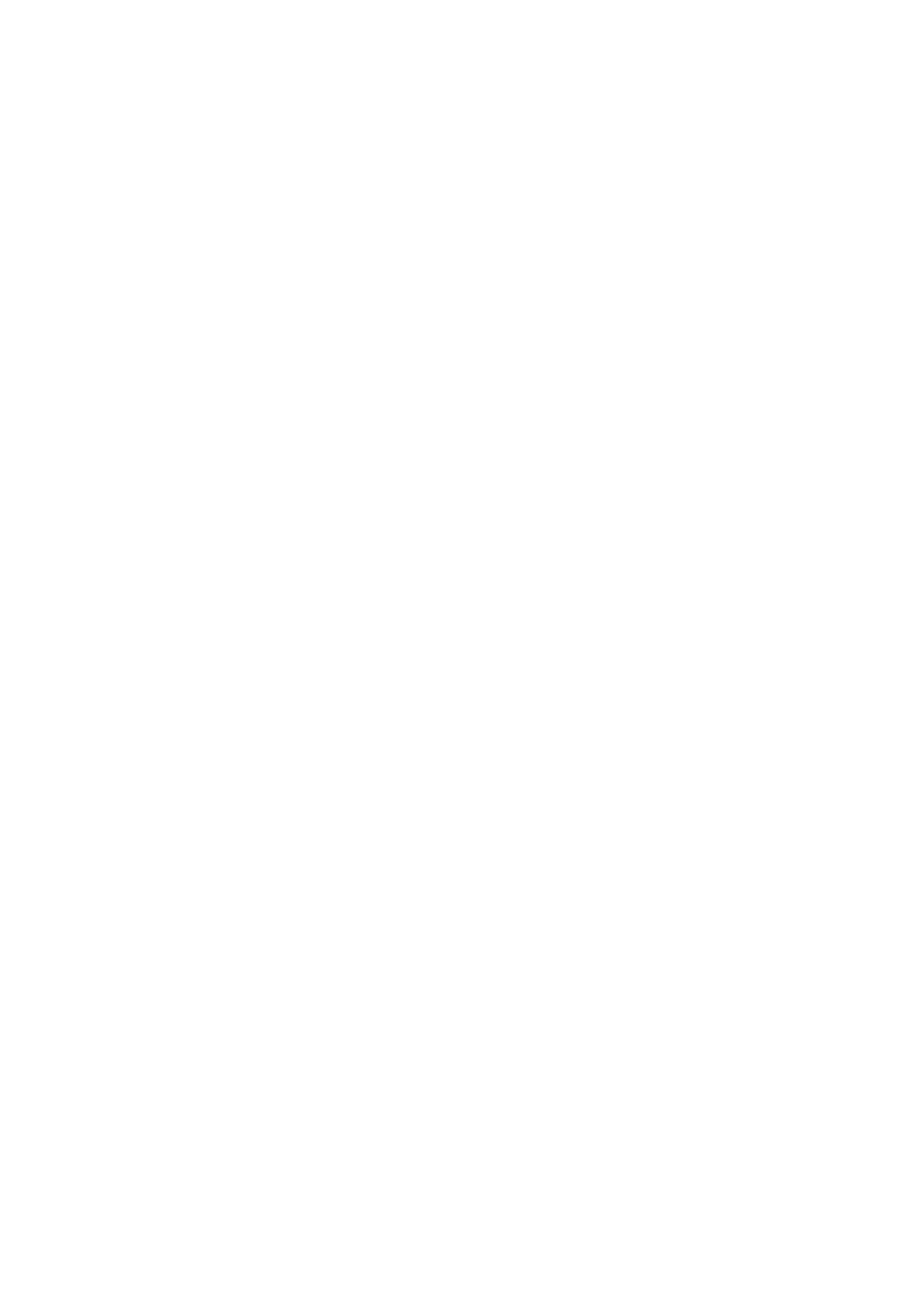### Are Work and Schooling Complementary or Competitive for Children in Rural Ethiopia? A Mixed-methods Study

March 2012

**Kate Orkin**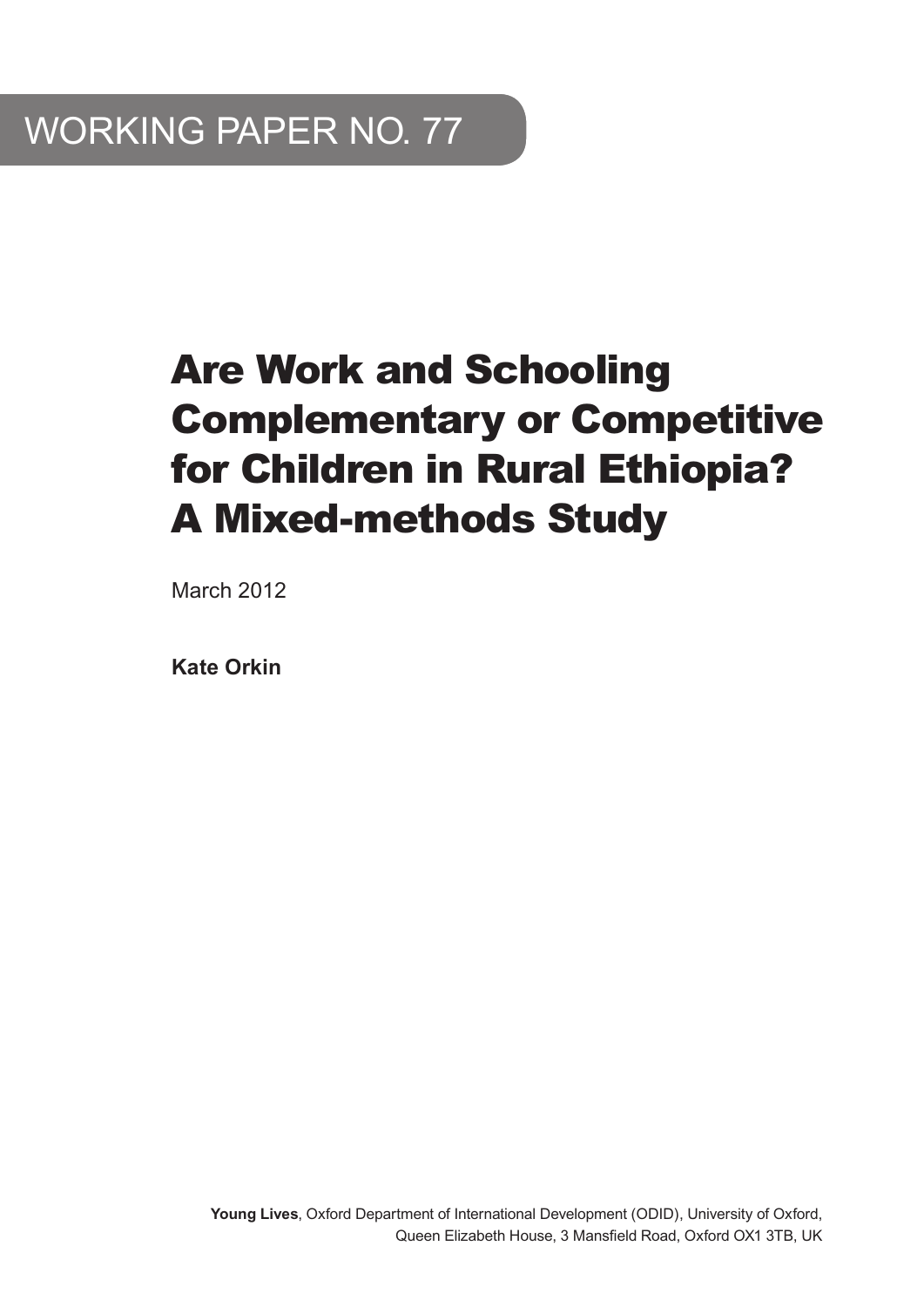Are Work and Schooling Complementary or Competitive for Children in Rural Ethiopia? A Mixed-methods Study

Kate Orkin

First published by Young Lives in March 2012

© Young Lives 2012 ISBN: 978-1-904427-88-9

A catalogue record for this publication is available from the British Library. All rights reserved. Reproduction, copy, transmission, or translation of any part of this publication may be made only under the following conditions:

- with the prior permission of the publisher; or
- with a licence from the Copyright Licensing Agency Ltd., 90 Tottenham Court Road, London W1P 9HE, UK, or from another national licensing agency; or
- under the terms set out below.

This publication is copyright, but may be reproduced by any method without fee for teaching or non-profit purposes, but not for resale. Formal permission is required for all such uses, but normally will be granted immediately. For copying in any other circumstances, or for re-use in other publications, or for translation or adaptation, prior written permission must be obtained from the publisher and a fee may be payable.

Available from: Young Lives Oxford Department of International Development (ODID) University of Oxford Queen Elizabeth House 3 Mansfield Road Oxford OX1 3TB, UK Tel: +44 (0)1865 281751 E-mail: younglives@younglives.org.uk Web: www.younglives.org.uk

Printed on FSC-certified paper from traceable and sustainable sources.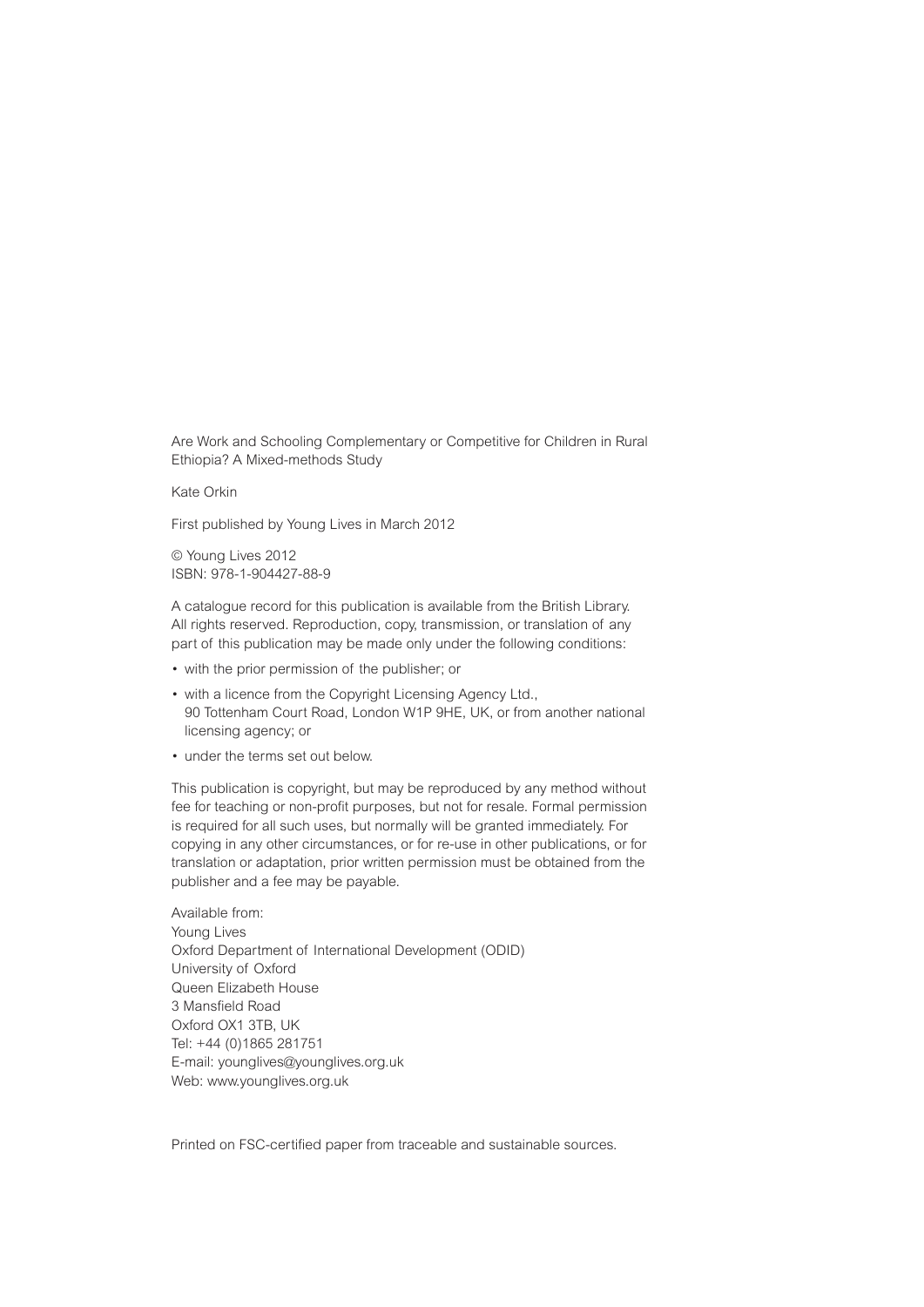## **Contents**

|     | <b>Abstract</b>                    |                                                                             | ij. |  |  |  |  |
|-----|------------------------------------|-----------------------------------------------------------------------------|-----|--|--|--|--|
|     |                                    | <b>Acknowledgements</b>                                                     | ii  |  |  |  |  |
|     |                                    | <b>The Author</b>                                                           | ij. |  |  |  |  |
| 1.  | <b>Introduction</b>                |                                                                             |     |  |  |  |  |
| 2.  |                                    | Definitions of work and school                                              | 2   |  |  |  |  |
| 3.  | Economic models of children's work |                                                                             |     |  |  |  |  |
| 4.  |                                    | Insights from anthropology and childhood studies on children's work         | 3   |  |  |  |  |
| 5.  |                                    | <b>Qualitative methodology</b>                                              | 4   |  |  |  |  |
| 6.  |                                    | Use of mixed methods                                                        | 5   |  |  |  |  |
| 7.  |                                    | Children's work and school in Leki: qualitative evidence                    | 6   |  |  |  |  |
|     | 7.1                                | Paid work                                                                   | 6   |  |  |  |  |
|     | 7.2                                | Work in family enterprises                                                  | 8   |  |  |  |  |
|     | 7.3                                | Work in the home                                                            | 8   |  |  |  |  |
|     | 7.4                                | The school                                                                  | 9   |  |  |  |  |
| 8.  |                                    | <b>Descriptive statistics</b>                                               | 10  |  |  |  |  |
| 9.  |                                    | <b>Regression analysis</b>                                                  | 14  |  |  |  |  |
|     | 9.1                                | Gender and work                                                             | 20  |  |  |  |  |
|     | 9.2                                | Schooling costs                                                             | 20  |  |  |  |  |
|     | 9.3                                | Scarce work and families facing credit constraints                          | 20  |  |  |  |  |
|     | 9.4                                | Inflexible schooling                                                        | 21  |  |  |  |  |
|     | 9.5                                | Indivisible work                                                            | 21  |  |  |  |  |
|     | 9.6                                | Tiring work and the fact that chores and study are both done in<br>the home | 22  |  |  |  |  |
| 10. | <b>Conclusion</b>                  |                                                                             |     |  |  |  |  |
|     | <b>References</b>                  |                                                                             |     |  |  |  |  |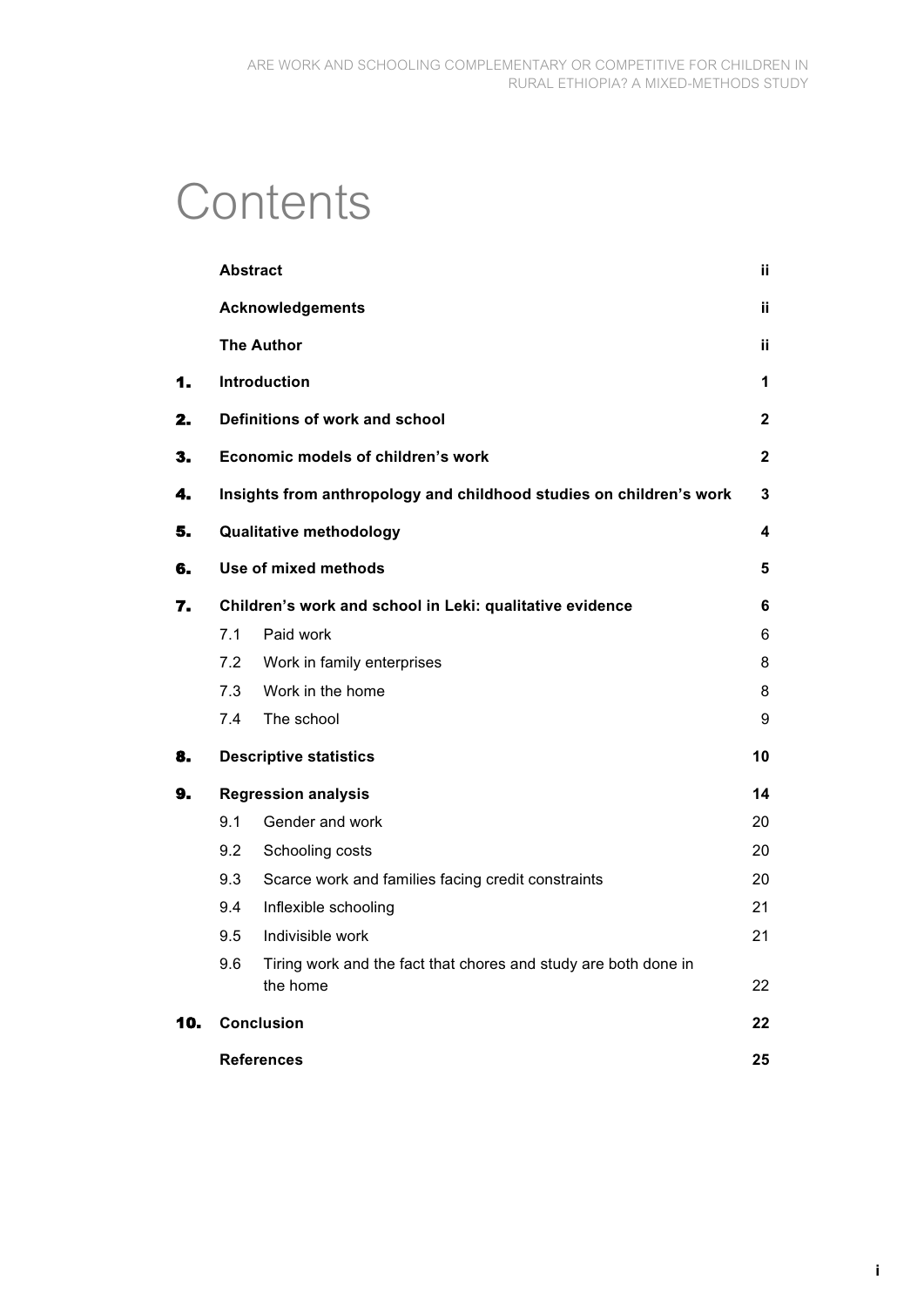## Abstract

In asking whether working makes it more difficult for developing-world children to participate in school, many economists focus only on whether children have enough time for both activities. I argue that whether work and schooling can be combined depends not only on the time each activity takes, but also on the characteristics of each activity. Qualitative research in one village suggests that six features of rural schools and of work make work and school more competitive: high schooling costs, less flexibility to local work patterns and the effects of illness, work that is scarce, work that cannot be divided into small chunks, more tiring work, and the fact that chores and study are both done in the home. In exploratory quantitative research on data from 13 villages, there is some correlation between proxies for the first four characteristics and decisions about children's schooling and work. Findings suggest some policy recommendations. Subsidy of school materials might reduce drop-out among children who cannot afford them, and reduce absenteeism among children who work to pay for materials. Improved healthcare might reduce drop-out among sick children and absenteeism among children caring for sick parents. Making formal school calendars, timetables and attendance requirements more flexible to working children's lives may result in improvements in enrolment and attendance.

# Acknowledgements

The paper draws on my MPhil dissertation, supervised by Professor Stefan Dercon and Dr Laura Camfield at the University of Oxford. Fieldwork was funded by the Skye Foundation, the Department of International Development at the University of Oxford, OReNGA (Oxford Research Network on Government in Africa) and St Antony's College, Oxford.

Thanks to Young Lives children and parents and to teachers and community members in Leki for participating in my research.

### The Author

**Kate Orkin** is a DPhil candidate in Development Studies on a Rhodes Scholarship at the University of Oxford and a research associate at Young Lives. Her DPhil uses Young Lives data to examine the effects of changes in language, instructional time and assessment policies on Ethiopian children's achievement. She has worked in the Development Research Group at the World Bank and on a project run jointly by the Centre for the Study of African Economies (Oxford University), Improving Institutions for Pro-poor Growth and the International Food Policy Research Institute. Before coming to Oxford, she ran an NGO providing tutoring for 1,000 children in townships outside Cape Town. Contact: kate.orkin@qeh.ox.ac.uk.

#### **About Young Lives**

Young Lives is an international study of childhood poverty, following the lives of 12,000 children in 4 countries (Ethiopia, India, Peru and Vietnam) over 15 years. **www.younglives.org.uk**

Young Lives is core-funded from 2001 to 2017 by UK aid from the Department for International Development (DFID), and co-funded by the Netherlands Ministry of Foreign Affairs from 2010 to 2014. Sub-studies are funded by the Bernard van Leer Foundation and the Oak Foundation.

The views expressed are those of the author(s). They are not necessarily those of, or endorsed by, Young Lives, the University of Oxford, DFID or other funders.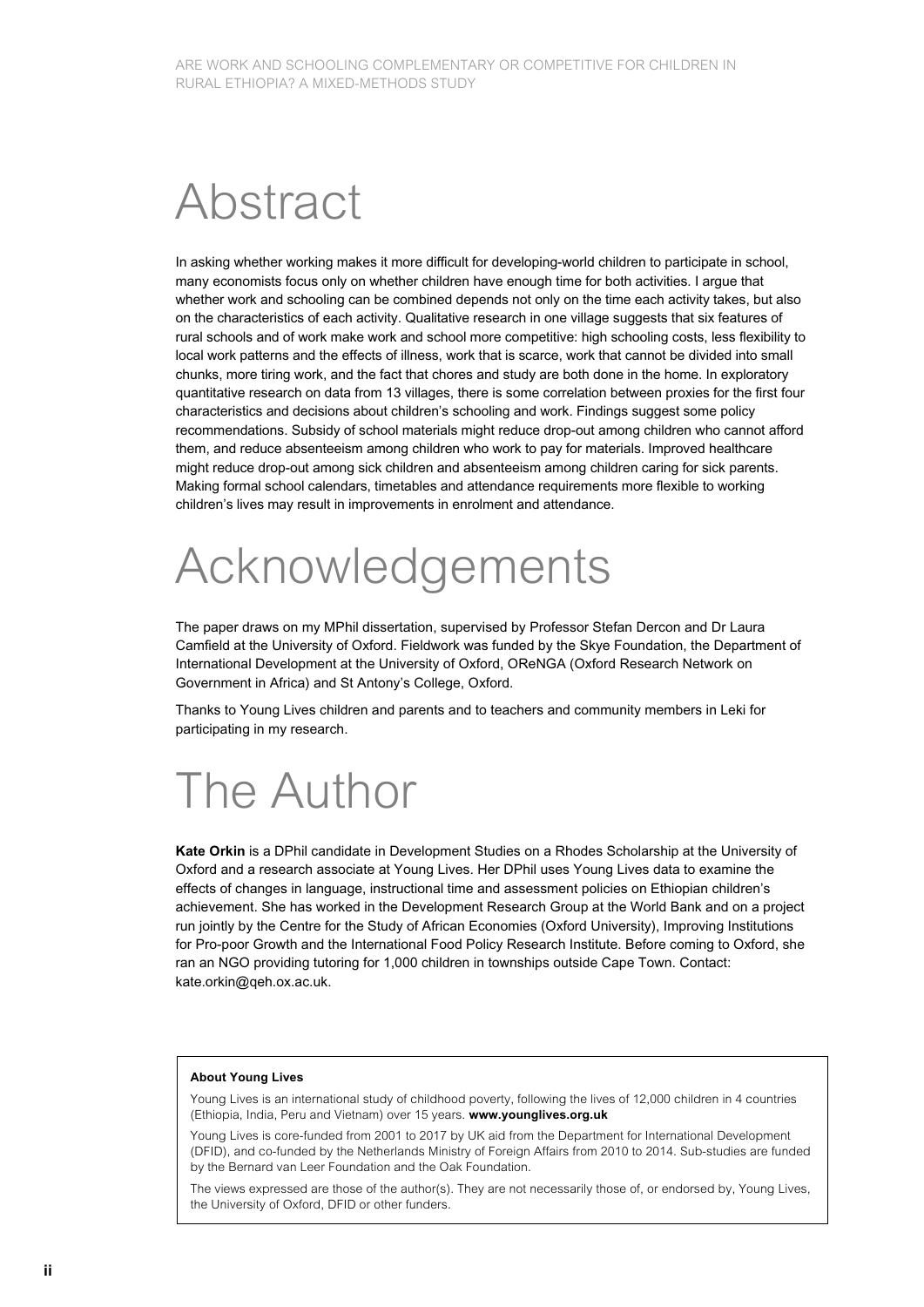### **1.** Introduction

In Ethiopia, most children work and attend school. The most recent Ethiopia Labour Force Survey (conducted in 2001) showed that 52 per cent of rural children of primary school age combined paid or subsistence work with schooling (Guarcello and Rosati 2007: 5).<sup>1</sup> For policies to cater for these children, it is important to understand when children's work is competitive with education and when it is complementary to it (cf. Boyden et al. 1998: 251). If work and school are complementary, children can participate in each activity at different times of day. At best, engaging in work makes it more possible to engage in school, or vice versa. In contrast, activities can compete: for example, working may make it impossible, or more difficult, for children to attend school, or prevent them from benefiting fully from it.

Anthropology and childhood studies have used qualitative methods to uncover characteristics that make work and school complementary or competitive, which have been largely ignored in economics and in quantitative survey work. I draw on literature from these disciplines and on my own qualitative research in a Young Lives survey village to question the exclusive focus of the models used by many economists on the hours taken by activities. I argue that whether work and schooling are complementary or competitive depends not only on the time each activity takes, but also on the characteristics of the activity.

I present qualitative evidence that suggests that two features of rural schools – high schooling costs and less flexibility to local work patterns and the effects of illness – and four work-related features – work which is scarce, less divisible work, more tiring work, and the fact that chores and study are both done in the home – make work and school more competitive. With variables from the Young Lives survey<sup>2</sup> as proxies for these characteristics, I then undertake exploratory quantitative analysis across all 13 rural survey sites. Some correlation between these proxies and decisions about children's schooling and work suggests that the characteristics of activities are generally relevant to whether work and schooling compete or can be easily combined. I do not aim to demonstrate causal relationships with quantitative analysis. I merely suggest that the association between the characteristics of activities and children's time allocation choices found in one village in qualitative work is also found across 13 different villages and a larger sample of children.

I do not examine who makes decisions about children's time allocation.<sup>3</sup> I limit conclusions to children aged between 13 and 14. I examine only children in rural areas, because the characteristics of work done by children are very different in rural and urban areas (Poluha 2007).

<sup>1</sup> Earlier analysis, on the 1993, 1994 and 1995 Ethiopian Rural Household Surveys,s generates a similar statistic Assefa Admassie and Arjun Singh Bedi, 'Attending School: Two R's and Child Work in Rural Ethiopia', *Institute of Social Studies (The Hague) Working Paper* (387; The Hague: Institute of Social Studies, 2003), 1-50, J. Cockburn and B. Dostie, 'Child Work and Schooling: The Role of Household Asset Profiles and Poverty in Rural Ethiopia', *Journal of African Economics,* 16/4 (2007), 519-63..

<sup>2</sup> Young Lives is a longitudinal study of child poverty in four developing countries (www.younglives.org.uk). More information is given about the data used for this paper in Section 5.

<sup>3</sup> I discuss this issue using the same data in Orkin Kate Orkin, '"See First, Think Later, Then Test": How Children's Perspectives Can Improve Economic Research', *European Journal of Development Research,* 23/5 (2011b), 774–91.. Most economic models assume that parents make decisions about children's time allocation. According to this data, this was often the case, but some children negotiate over time allocation decisions or make them independently of their parents.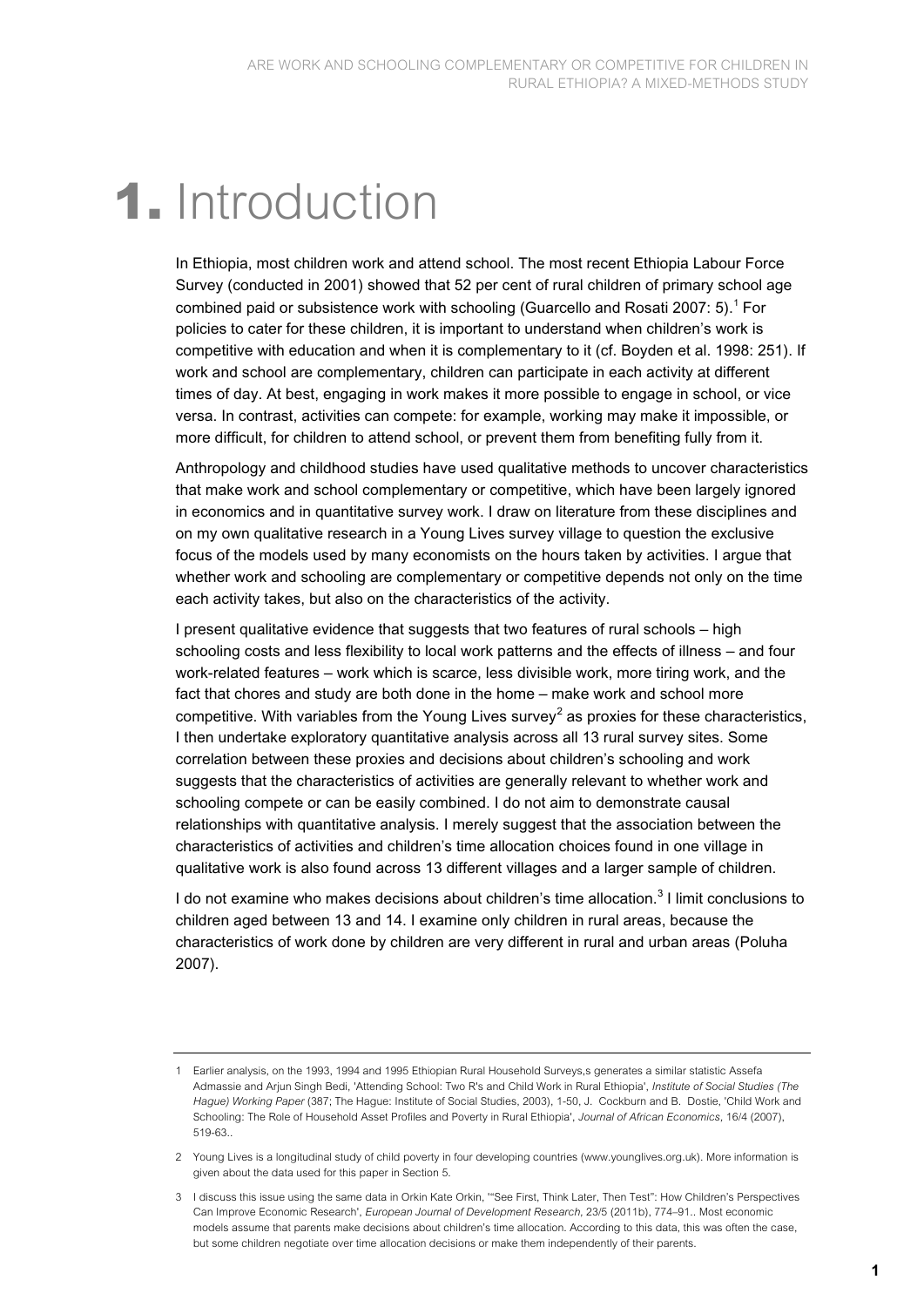# **2.** Definitions of work and school

The legislators who developed international legislation on child work excluded chores and childcare from definitions of work because they were not viewed as 'economic activity' (Hagemann et al. 2006). Many developing-country governments based their legislation on international definitions. Exclusion of 'domestic' activities from the definition of work has been widely criticised, notably by feminist analysts (Fishburne Collier and Yanagisako 1987: 20; Moore 1988), because it underestimates the amount of work done by female children (D. Levison and Moe 1998). In this paper, I group tasks done by children into paid work, subsistence work, chores and caring for household members. I consider all of these tasks as 'work'.

There is debate about how to differentiate light work, which is argued to be harmless or beneficial to children, from harmful work, which can expose children to health hazards or be too onerous (Lieten 2000). In addition to not being harmful, light work must not affect children's health and development or 'prejudice their attendance at school … or their capacity to benefit from the instruction received', according to the ILO Convention concerning minimum age for admission to employment, 1973 (No. 138) (International Labour Organisation 1973: 4).

I discuss tasks done by rural Ethiopian children aged between 13 and 14. Most tasks would probably be classified as light work, which is permitted for children over 12 by Article 7 of Convention No. 138. I investigated under which circumstances light work competes with schooling.

I only examine the relationship between participation in work and 'schooling participation'. Schooling participation refers to the decision about whether children enrol in school, attend school and attend all of the school day. I do not consider children's accumulation of human capital (Cunha and Heckman 2006): the grades children pass at school, the levels of competence they attain in literacy and mathematics and the skills they learn.

### **3.** Economic models of children's work

Earlier economic literature tends to assume that work and school are mutually exclusive: children either attend school all day or work full time for pay (Psacharopoulos 1997; Ray 2003). A group of studies on cross-sectional data finds that years of completed schooling were lower for working children (Psacharopoulos 1997; Ray 2003). A more recent strand of research argues that it is artificial to isolate the effect of work on school. Whether a child enrols in school, whether they work, and how much leisure they have is a single, jointly determined allocation of the time and budget available to the household (Edmonds 2008).

This paper draws on economic models from this more recent strand of literature. Cigno and Rosati (2005) nest two widely used models of child time allocation (Baland and Robinson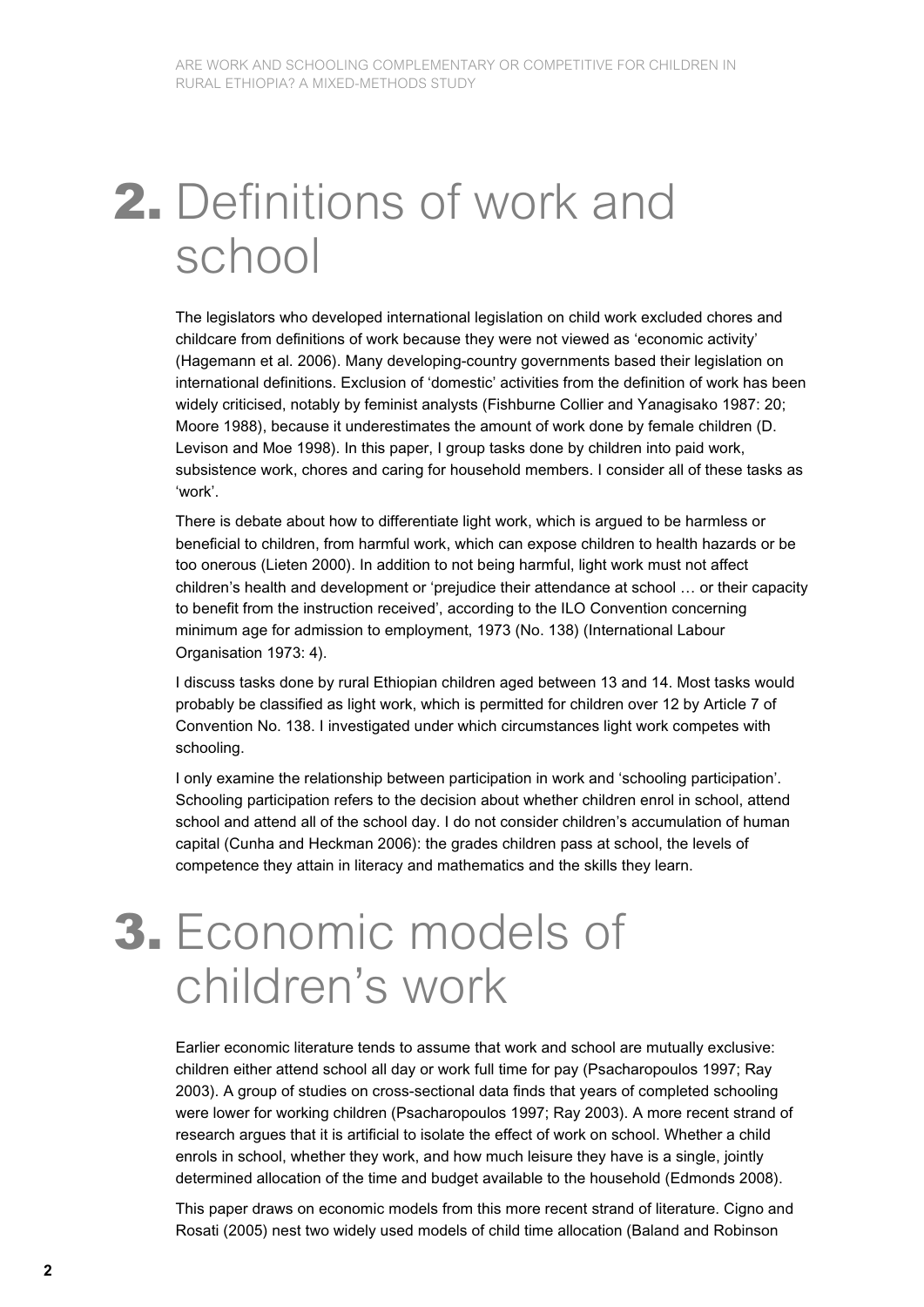2000; Basu and Van 1998) within a general model. In this model, families choose the child's activities to optimise household utility, trading off between the child's current income and future returns to their education. Choices are constrained across time periods by the household budget and the amount of time in a child's day. Depending on which constraints are binding, children either work full time, combine work with school, attend school full time, or do nothing. Based on this model or variants of it, economists have examined why households allocate children's time to particular activities. Empirical papers examine how changes in cost of schooling (Ravallion and Wodon 2000), household shocks (Beegle et al. 2006), and household composition (Fafchamps and Wahba 2006) affect child time allocation.

These models treat the household budget as the binding constraint on decision-making. However, the models have in common another constraint: the number of hours in a day. Some authors argue that the time constraint should be adjusted to capture that particular activities take a fixed amount of time (Ravallion and Wodon 2000: C163); for example, the model could specify that children attending school can only take on part-time work (de Janvry et al. 2006: 353). But even with these adjustments, when they set up the time constraint in this way, as is common practice in this literature, economists assume that the amount of time activities take is the only influence on the extent to which children can both work and attend school.

No models found in my literature search consider characteristics of work and school. There is limited recognition that different tasks have different characteristics. Studies find strong heterogeneity in determinants of time allocation across genders (Admassie and Bedi 2003; Cockburn and Dostie 2007) and ages (Duryea et al. 2007; Wahba 2006) but do not discuss reasons for it. One plausible reason is gender and age differentiation in the characteristics of children's tasks. Schools are also assumed to be similar: most studies assume all schools occupy the whole day, except de Janvry et al. (2006), who assume schools teach half the day.

### **4.** Insights from anthropology and childhood studies on children's work

Researchers in sociology, anthropology, and childhood studies are critical of the view that work and schooling are mutually exclusive, arguing that this perspective is rooted in culturally specific notions of childhood as a time for leisure and learning (Boyden et al. 1998: 246-47). Research uses children's descriptions of how they balance work and schooling to elucidate characteristics that make the activities complementary or competitive. Shorter school days when schools teach in shifts enable children to work and go to school (Nieuwenhuys 1994), and work enables schooling when children's wages pay for schooling expenses (Schiefelbein 1997). Work may teach skills, and should be considered part of 'education' (M. Bourdillon et al. 2010: 94-105).

However, work can disrupt schooling (Boyden et al. 1998: 249). Children may be too tired to concentrate in class or do homework. School may be scheduled at times of day difficult for working children and children may be punished for arriving at school late (Nieuwenhuys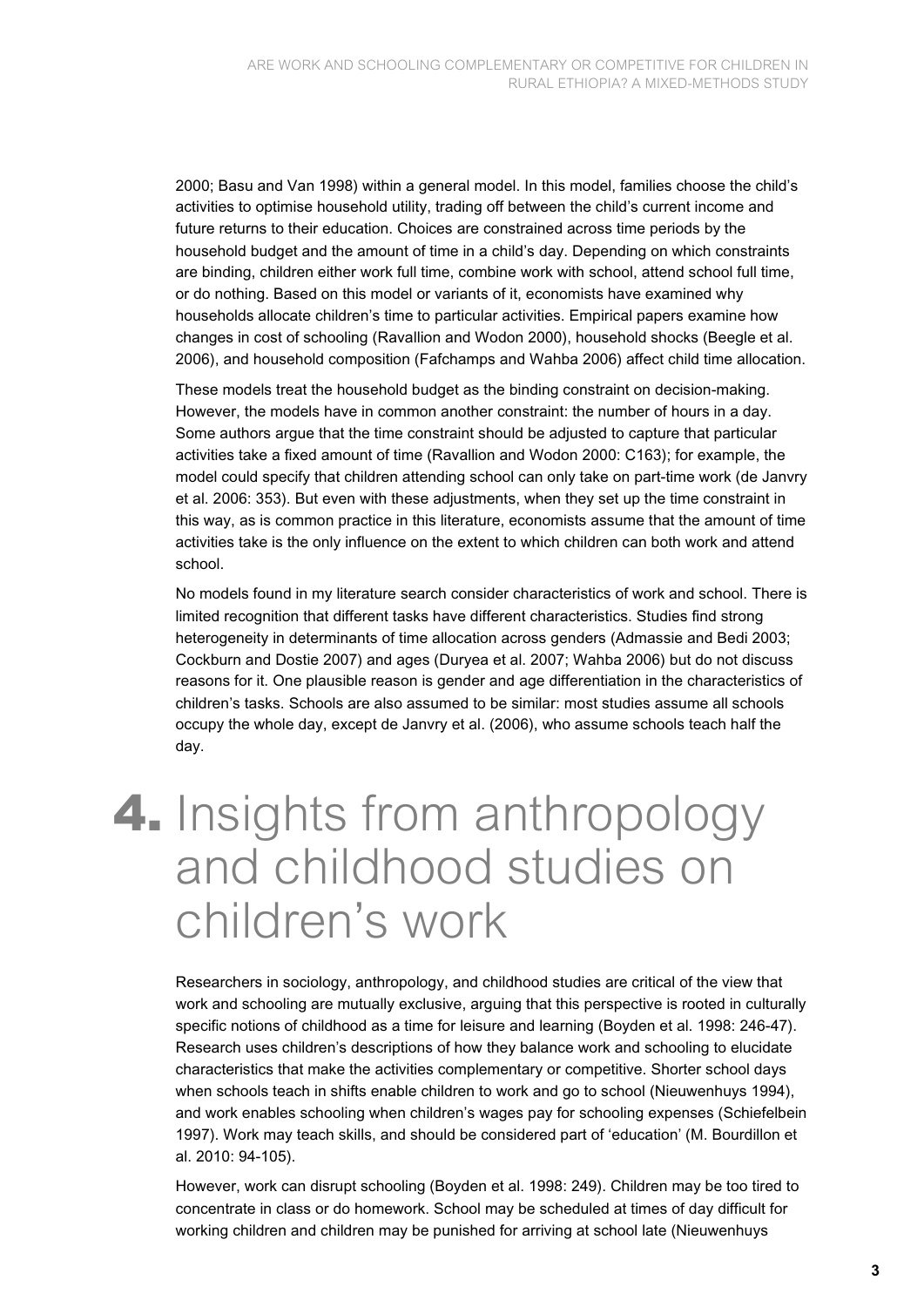1994: 70). If children miss classes or days because of work, they may fall behind and become discouraged (Boyden et al. 1998: 256). If they start school late because they have been working, they may be embarrassed and frustrated by being older than their classmates (Boyden et al. 1998: 256).

## **5.** Qualitative methodology

I use survey data collected by Young Lives, in collaboration with the Ethiopian Development Research Institute, on approximately 1,000 children in the Older Cohort of children tracked by the survey. They and their caregivers were surveyed in 2002–3, when the children were around 8 years old, and again between October 2006 and April 2007. In this paper I analyse data on the 625 Young Lives children, 302 girls and 323 boys, who live in rural sites.

For qualitative data, I conducted a case study of children's time allocation in Leki, a rural Young Lives site, between July and September 2008.<sup>4</sup> This was one and a half years after the Round 2 survey; so the children were between 13 and 14 years old. To choose the site, I followed Ragin (1992) and Yin (2003), who argue that it is possible to make a theoretical argument about a phenomenon from a single case if there is logic to the case selection. One example of such logic is to select an 'extreme case' of a phenomenon that displays the characteristics of that phenomenon particularly vividly. I selected Leki because it had the highest percentage – 51 per cent – of children doing paid work among the rural sites in the sample. Across all the Young Lives rural sites, an average of 10.6 per cent of children were involved in paid work.

I selected 24 of the 49 Young Lives children in Leki for focus groups based on their gender, working status, and schooling status. Table 1 shows the compostion of the qualitative sample. There were six children in each of four focus groups. Girls and boys were separated, but each group had a mix of children who were in and out of school, were in different grades at school and participated in different types of work. Each child participated in two focus group activities. One activity (from Woodhead 1998) asked children to rank activities they did according to various criteria, such as which activities were the best paid, the most fun or the most tiring. The second activity was based on exercises in the Young Lives qualitative component (Camfield et al. 2009). Children drew a child of their own age and gender doing well at school, a child doing badly at school, or a child who had dropped out. They then described their picture to the group.

<sup>4</sup> All names of children and villages have been changed, in order to preserve their anonymity.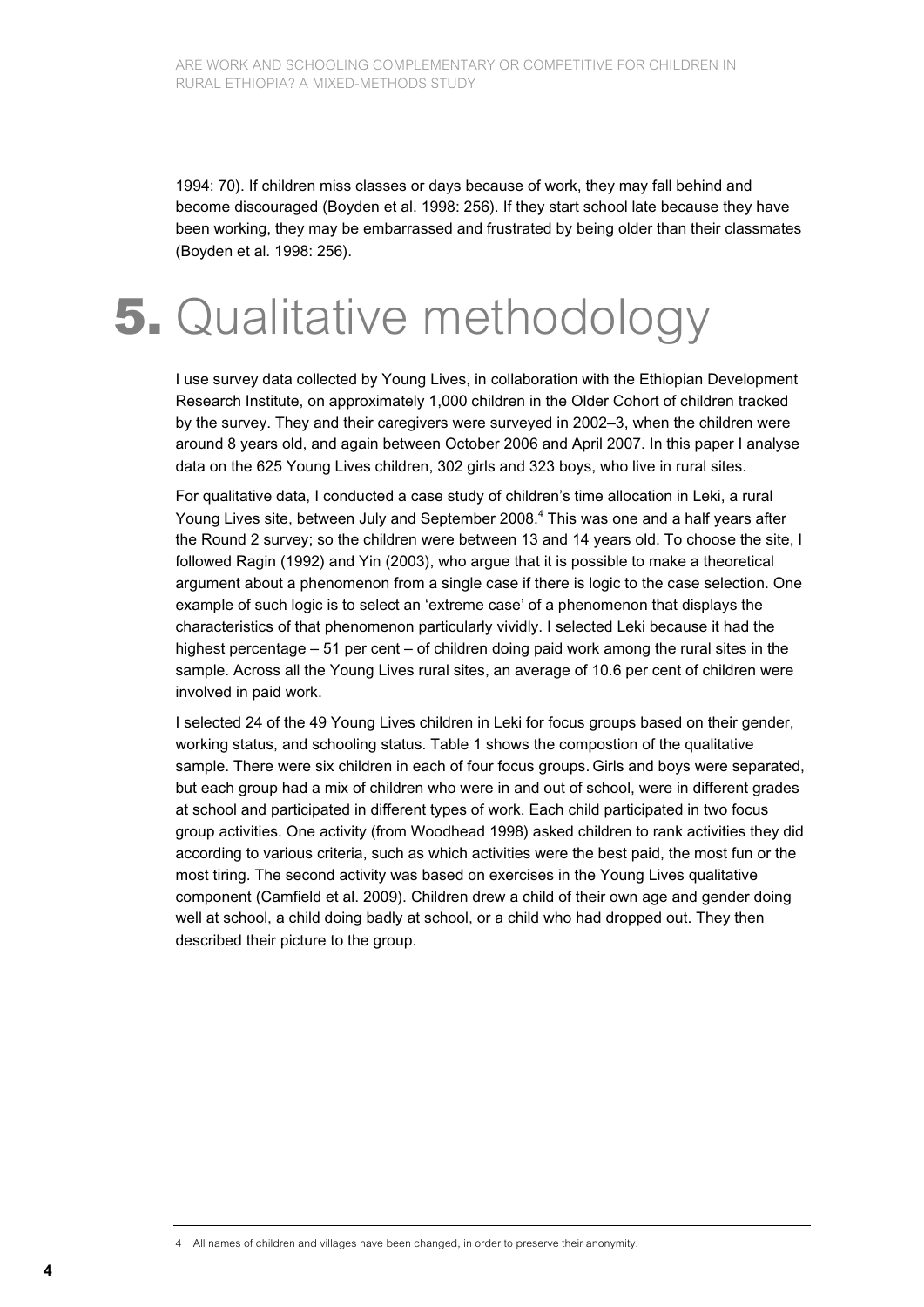|                 | Participated in paid and/or subsistence<br>work and chores |                                       | Participated only in chores |                                       |  |
|-----------------|------------------------------------------------------------|---------------------------------------|-----------------------------|---------------------------------------|--|
|                 | <b>Focus groups only</b>                                   | <b>Focus groups and</b><br>interviews | <b>Focus groups only</b>    | <b>Focus groups and</b><br>interviews |  |
| Girls           |                                                            |                                       |                             |                                       |  |
| Grade 5-7       | $\overline{2}$                                             |                                       | $\Omega$                    | 3                                     |  |
| Grade 1-4       |                                                            |                                       | $\Omega$                    | $\overline{2}$                        |  |
| Dropped out     | $\Omega$                                                   | $\mathcal{P}$                         | $()^*$                      | $()^*$                                |  |
| <b>Subtotal</b> | 3                                                          | 4                                     | 0                           | 5                                     |  |
| <b>Boys</b>     |                                                            |                                       |                             |                                       |  |
| Grade 5-7       | 1                                                          |                                       | 1                           | $\mathfrak{D}$                        |  |
| Grade 1-4       | $\mathcal{P}$                                              | $\mathcal{P}$                         | $\Omega$                    |                                       |  |
| Dropped out     | $\Omega$                                                   | $\mathfrak{D}$                        | $()^*$                      | $\bigcap^*$                           |  |
| <b>Subtotal</b> | 3                                                          | 5                                     | 1                           | 3                                     |  |
| <b>Total</b>    | 6                                                          | 9                                     | 1                           | 8                                     |  |

#### **Table 1.** *Composition of sample for qualitative work in Leki, July–September 2008*

\*There were no girls or boys who had dropped out of school and were only involved in chores among the 49 children in the Young Lives sample in Leki.

When the focus groups' activities had been carried out, I selected 17 of the 24 children for semi-structured interviews. There were still one or more children in nearly all categories (although none of the children who had dropped out of school participated only in chores). I focused on children whose experiences were most relevant to hypotheses emerging as important in the research. I used the same process to select ten of the 17 for follow-up interviews, home observations and interviews with children's mothers. We also interviewed two female teachers, two male community leaders, and three male farm managers.

I worked with research assistants, two male and one female. Most children were interviewed by research assistants of the same gender. The two girls who were interviewed by male interviewers were markedly more reserved. Interviews and focus groups were recorded, transcribed and translated into English.

## **6.** Use of mixed methods

Data collection and analysis were sequential and iterative: findings from one method of analysis suggested issues for investigation by the alternative method in the next stage (Greene et al. 1989: 259). I had conducted some quantitative analysis before fieldwork. This suggested qualitative work should focus on rural areas, where children's work was more prevalent, and suggested the particular case study village, where involvement in paid work was highest. It also enabled the selection of respondents and suggested themes for interviews and child-specific questions. Initial qualitative analysis based on field notes encouraged me to reshape my research questions and generated the conceptual framework of the characteristics of work and school. I applied this framework in the third stage, a detailed quantitative analysis, and the fourth stage, detailed qualitative analysis of transcripts using Atlas. Finally, the combination suggested questions for further surveys.

In qualitative work, children and parents described a variety of characteristics of work and school which influenced their decisions about children's time. I drew on their accounts to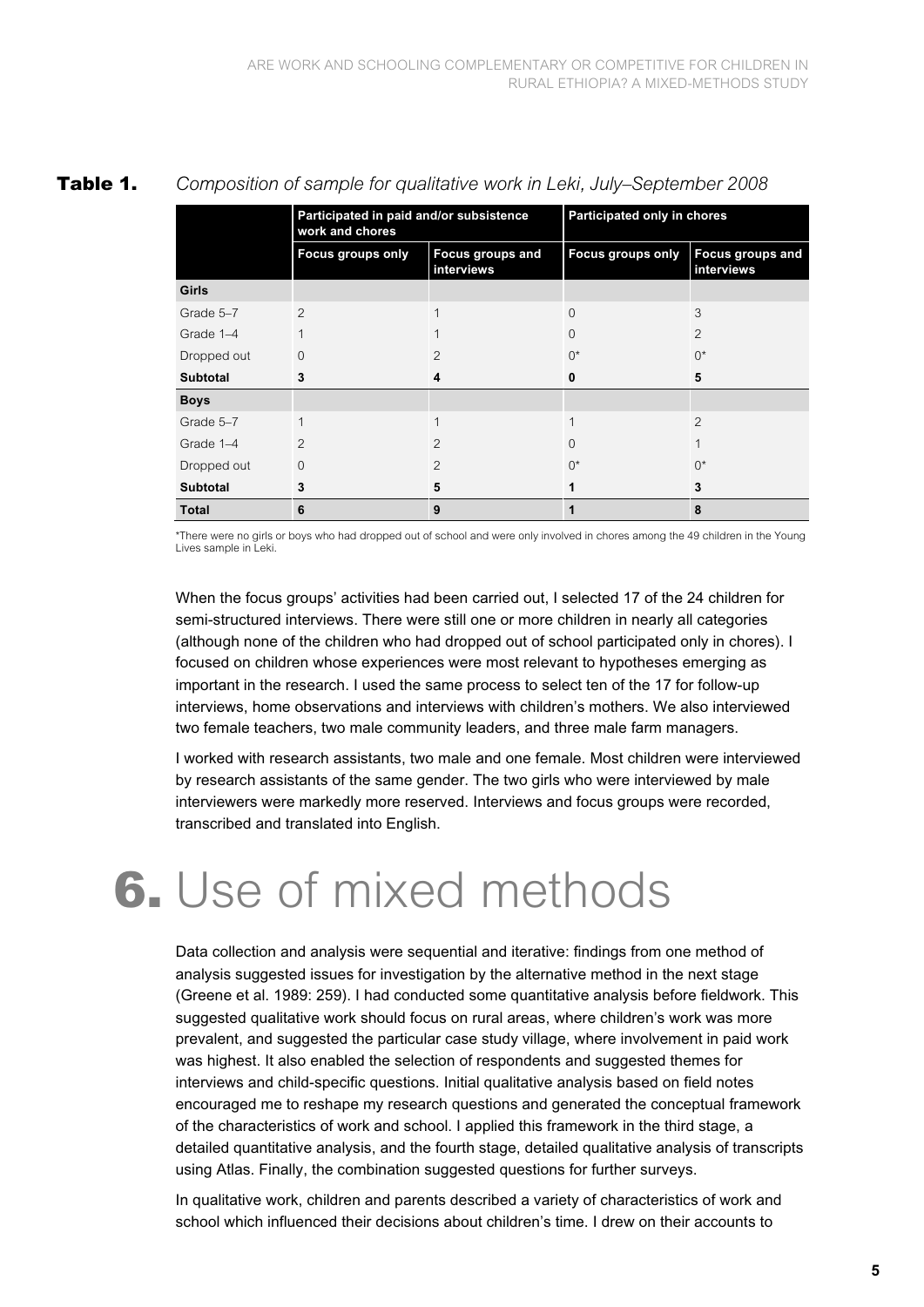develop theoretical propositions about which characteristics of work and schooling affect the allocation of children's time. Bina Agarwal, an economist, calls the process of drawing on qualitative work to develop economic theory 'analytical description', describing it as 'a formulation that seeks to comprehensively spell out both qualitative and quantitative factors that might impinge on outcomes, without being pre-constrained by the structure that formal modelling imposes, or by data limitations' (Agarwal 1997: 6).

She argues that 'analytical descriptions' are useful when the factors being considered are not captured adequately in economic models. She and other economists (Basu 2006; Folbre 1984) have used insights from qualitative work to improve models of intra-household bargaining. I describe the use of 'analytical description' further in Orkin (2011b).

### **7.** Children's work and school in Leki: qualitative evidence

Leki is a lakeside village of 2,835 people and 410 households, four hours' drive from Addis Ababa and two hours' walk from the nearest town. Forty-four of the 49 children in the Young Lives Older Cohort sample in Leki are from the Oromo ethnic group, while four are from ethnic minorities. Twelve are Muslim and 37 are Orthodox Christians.

Leki has a health post, a primary school, a church and a mosque. The village was constructed as part of a government villagisation process in the 1970s, so houses are clustered together along dirt roads close to village facilities, and almost all children live close to the school. In 2006, 49 per cent of the 49 households in the Young Lives Older Cohort could access electricity, and all could access communal water pumps. The nearby town had a secondary school, three primary schools and a clinic.

In 2008, 285 households owned land, on which they grew maize, wheat and *teff* (a cereal that is made into *enjera*, the staple flatbread). Most households owned goats and roughly half owned cattle. Because of the lake, land around Leki is ideal for irrigated agriculture. In 2002, the first of five commercial farms growing vegetables for export was established. An NGO also recruited 99 farmers from Leki to form irrigation co-operatives. In addition to growing grains, these farmers could grow and sell a second harvest of vegetables.

#### **7.1 Paid work**

Vegetable farming was labour-intensive. Children worked unpaid for their families if their families owned irrigated land. Both commercial vegetable farmers and families with irrigated land often hired children as casual labourers for transplanting and harvesting. Even children whose families had irrigated land worked for pay. The duration, intensity, and flexibility of work varied between employers.

On both family and commercial farms, a rate was paid for a piece of work. On commercial farms, pieces were sized such that they took a woman or child roughly a day to complete. Girls described planting seedlings: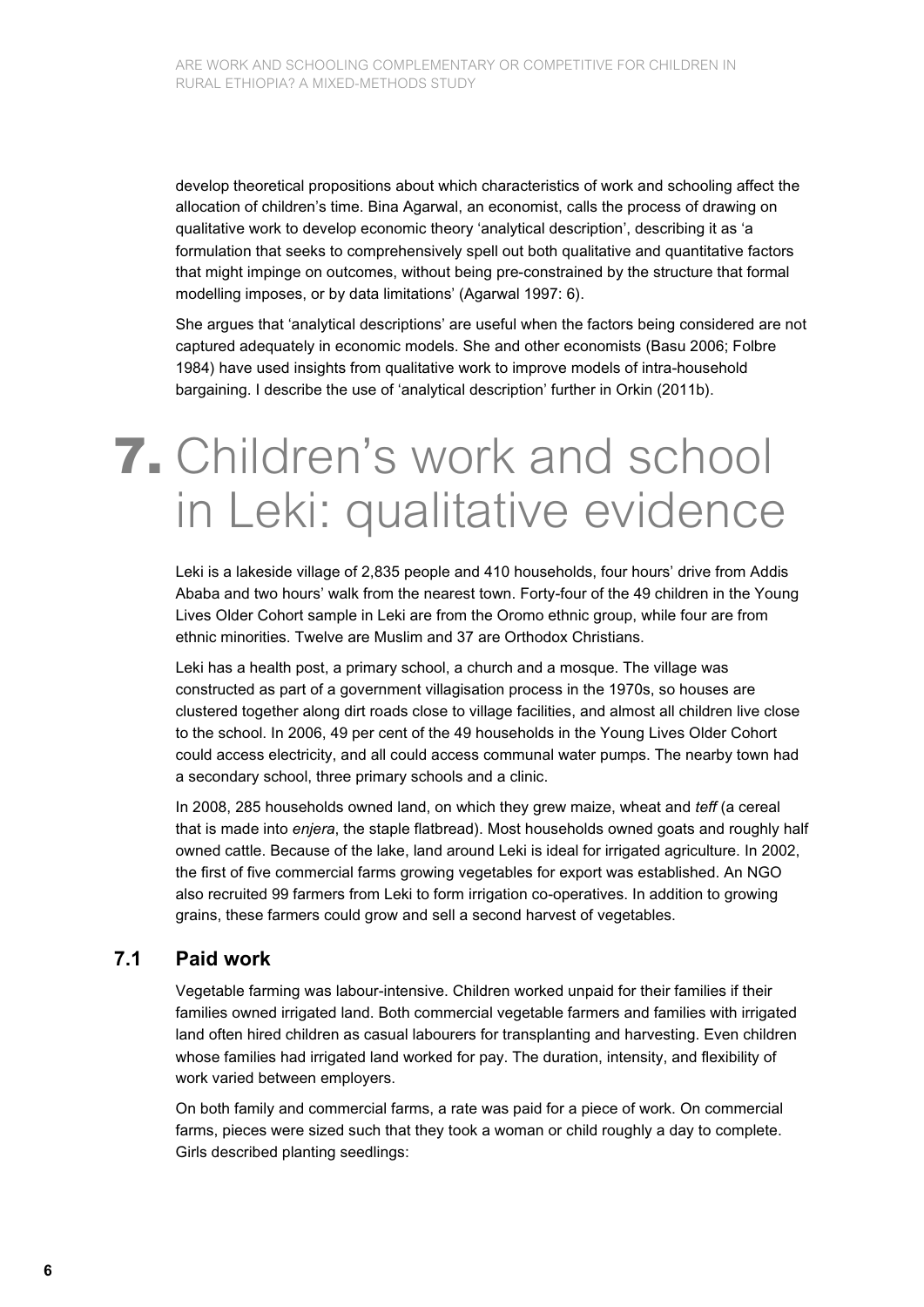Children wake up early in the morning to start their work. They are given 20 rows to put onion seeds. They prepare openings and put the seeds in each opening [and] cover them with soil. It takes a day to complete the 20 rows. This may keep students from going to school (Girls Group Two, 15 August 2008).

Children were expected to finish a piece of work in one day, or else they were not paid. Fourteen of the 17 children interviewed said they would not leave work to go to school if they had not finished work. Ganat, a girl, said, 'If we fail to finish the work we are assigned to, the organisation does not allow us to go home. Sometimes they beat us and instruct us to finish the work.' In contrast, on family-owned farms, 'If you fail to finish, you come back to doing it the next time.' One boy preferred to work for individual farmers because 'you can earn whatever you do, half day or full day'. The system on commercial farms prevented work from being divided into small chunks of time, which made work particularly competitive with schooling.

Work on commercial vegetable farms was particularly tiring. Girls said planting onions was their most tiring activity: 'You do it stooped over so you feel pain in your back' (Girls Group One, 13 August 2008). Some boys said, 'Paid work has a huge impact. It is heavy and beyond our capacity' (Boys Group Two, 24 August 2008). Dasse, a boy, said, 'The work on commercial farms is difficult, and you can't take a break, you have to work all ten hours in the sun. But with the individual farms you can take breaks and go home earlier.'

Performing tiring work made it difficult to participate fully in school: 'Whenever we go to school after doing heavy tasks, we cannot easily follow the lecture in the class' (Boys Group One, 22 August 2008). Children also struggled to do homework: Senayit, a girl, said, 'When I come home from work, I feel tired and fail to do assignments.' A boy said, 'If we have to work on the farm weeding, we go to bed early so that we may wake up in the night to study. We ask our parents to wake us up.' One of the teachers agreed: working children 'come without doing their homework. … When we ask their friends after class, they tell us that the student was working on some vegetable farm the previous day.'

Many children used their wages to buy school materials, which made work and schooling complementary. The school at Leki did not charge fees or require uniforms. However, children had to buy exercise books, stationery and adequate clothes and shoes. Two children interviewed had dropped out of school because their parents could not afford these things. They worked and saved money and returned to school the next year. Children from poorer families struggled most to pay for schooling: 'Children whose parents don't have land and are economically poor need to do paid work to survive and to attend school' (Boys Group Two, 24 August 2008).

However, work was scarce: the boys said, 'We cannot get the job opportunity even when we want to do it.' The foreman at one vegetable farm reported that children begged to work there. The scarcity of jobs meant children missed school if it conflicted with work (Girls Group Two, 15 August 2008). Teachers sometimes allowed children to leave school early for paid work. One of the boys said, 'If we get one [a job], we work. We ask teachers for permission and go to work. The teachers may ask us to bring them some onions and we do accordingly.' But children who were often absent without permission were 'fired' by their teachers (Girls Group One, 13 August 2008).

Children who needed to work worried about finding jobs, which in turn affected their concentration at school. Senayit was due to start Grade 5 in the 2008/9 school year. Her parents were both seriously ill. She worked on vegetable farms at weekends and sometimes before or after school in order to buy pens, exercise books, coffee and food for her family.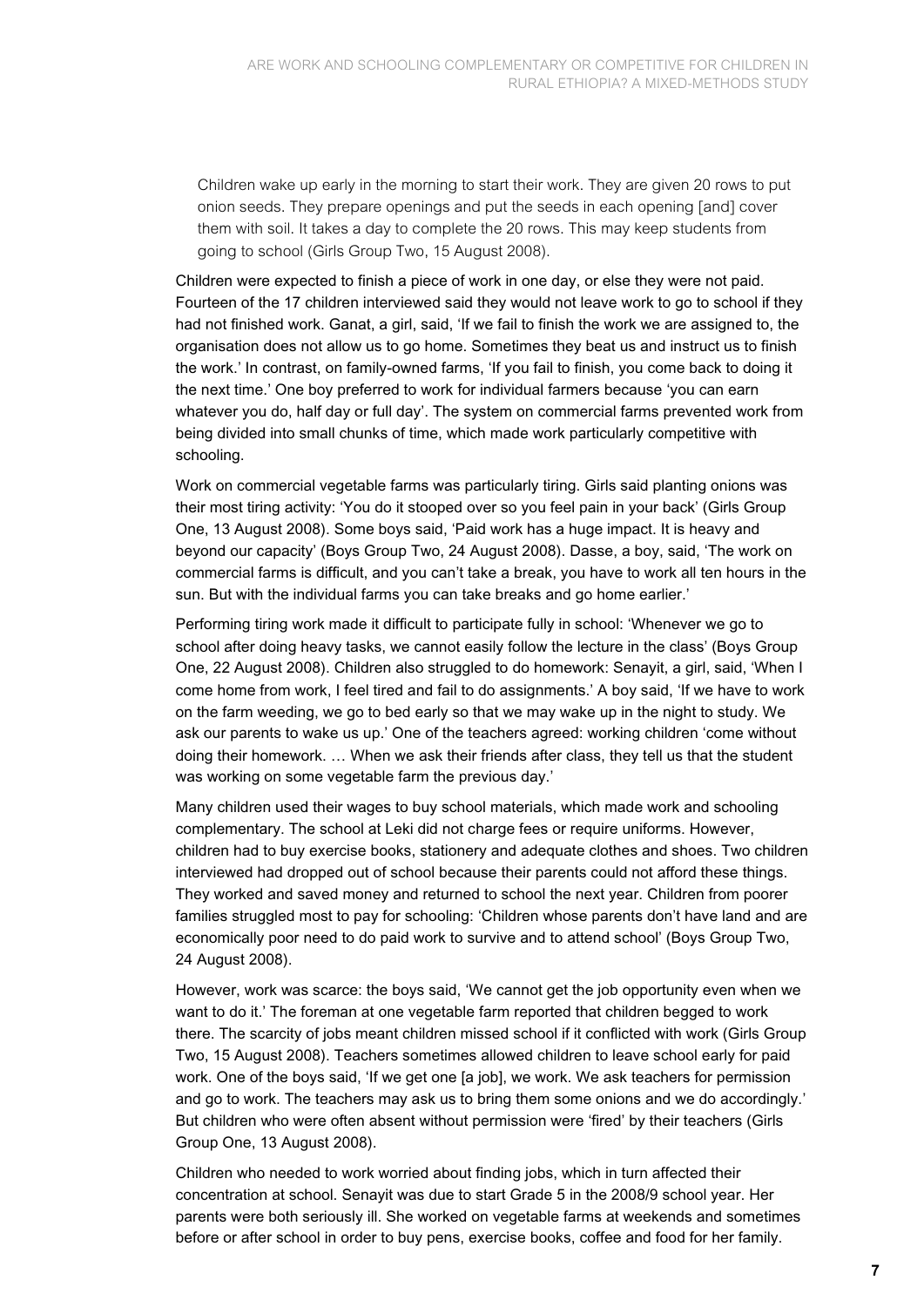She said, 'I think about my payments while I am in class or studying; this definitely affects my learning.' Beletu, another girl, described a child doing badly at school: 'She cannot study because she has to worry about many things. … She has to look for a job.'

Boys could also earn money catching fish from the lake. Fishing paid less well than working on vegetable farms. However, it was available year-round, and was particularly profitable during March and April: during Lent, Orthodox Christian families do not eat meat. Boys rowed boats to deeper water in the middle of the lake to set their nets. Once there, it made sense for them to wait there for the day, so they missed school. They were not able to study, as they watched their nets constantly to catch fish with another, smaller net before they wriggled out. Girls didn't fish because it was argued that they were not strong enough to row boats.

#### **7.2 Work in family enterprises**

Most children whose families owned land helped their families to farm. Boys assisted with weeding, ploughing, guarding crops, harvesting, and building fences and barns. Girls assisted with harvesting and sowing seed. Work for families could be divided into small chunks of time, which made it less competitive with schooling than work for pay: 'Concerning the household work ... parents don't refuse to send you to school though you don't finish the work. You can finish the work after school. That is not the case with the paid work' (Boys Group Two, 24 August 2008).

Children started herding goats at around the age of 5. From the age of 7, boys herded cattle. Grazing land was two hours' walk from the village. In dry weather, cattle were taken further away to graze, which took the whole day (Boys Group Two, 25 August 2008). However, if grazing was plentiful, herding took place after school. Children could study while herding: one boy said, 'When my father tells me to look after the cattle, I feel happy because I can read my books.'

Children with few siblings missed school more often to help their families. One boy, Ramato, had no brothers, so his father often needed him on the farm and would tell him to get permission from his teacher to miss school. Ramato was unhappy about these absences: 'If I miss a class and friends tell me that they learned many things and took some homework, I really feel upset, since I lose marks.' Such children also enrolled at a later age: Dasse, a boy from one of the richer families in the village, was already 'a little grown-up' by the time he started school at 9. He said, 'There was no one to look after the herd, and I was doing that.' When his younger sisters were old enough, they took over herding and he went to school.

#### **7.3 Work in the home**

Both girls and boys fetched water from the pump and collected firewood. In addition, girls cleaned the house, went to market, washed clothes and made *enjera* (flatbread) and *wot* (sauce). Girls said they did more work than boys. One girl, Ganat, said, 'Boys work for longer hours than girls in paid work. But girls must also do household chores when they come home.'

Tasks that children said were bad for schooling needed a long and continuous block of time and could not be balanced with studying. These tended to be assigned to girls:

Girls are mostly busy and consequently get weak in their education. The boys may take their exercise books when they go to herd cattle. But if girls try to study while they bake *enjera*, they may forget and the food may burn (Girls Group Two, 24 August 2008).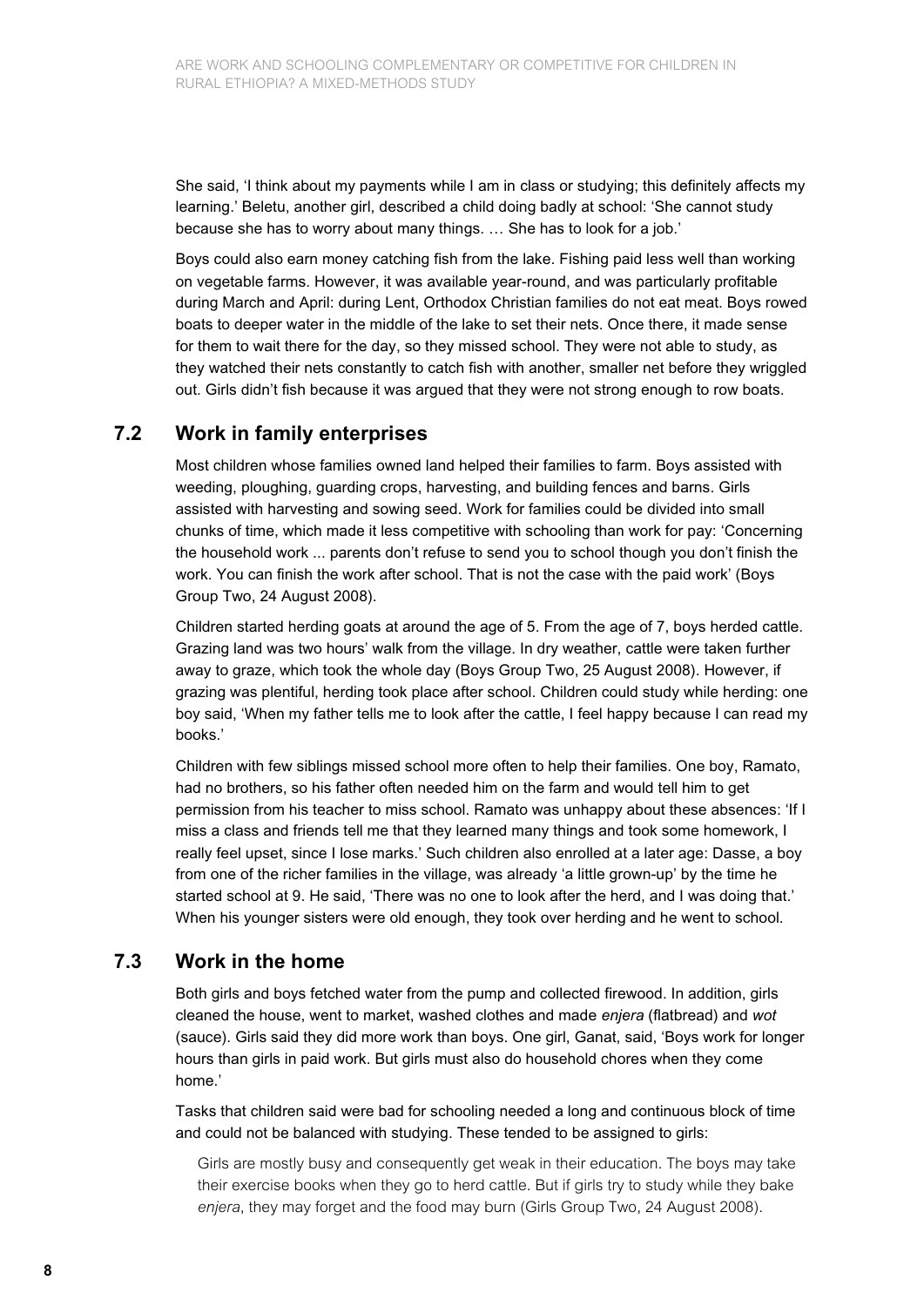Another girl agreed, saying, 'Making *enjera* has a lot of processes. It requires collecting firewood, mixing the flour with water and a lot more processes all at once.' Similarly, collecting firewood required travelling to the forest some way from the village. Fetching water, however, was quick and could take place before or after school (Girls Group One, 12 August 2008).

Girls struggled to study at home, because they could be asked to work at any time: Senayit said, 'If they order me to work, I work. I cannot disobey them.' When asked how parents should support their children's education, she said, 'Parents should give ample time to their children to read books and prepare themselves for the next class.' Boys felt more in control of their time: 'They [teachers] teach us to use our time economically and finish the work we need to do so that we have time for study' (Boys Group Two, 25 August 2008).

Girls were also responsible for caring for sick family members. A girls' group described girls doing badly at school: 'They engage in paid work. When their mothers are sick they say, 'I have to work and with the money I have to buy medicine'' (Girls Group Two, 14 August 2008). Boys said of girls, 'If her mother is sick, she focuses on work, quitting her education' (Boys Group Two, 24 August 2008). If women were ill, girls took on all their domestic chores. Senayit, whose mother was sick, said:

When she was healthy, she did all household tasks and cooked my meal. I used to come from school and eat. But now I work all chores without anyone's assistance. I collect firewood, clean the house, make coffee, fetch water, go to market and bake bread.

#### **7.4 The school**

In 2006, nearly all children in the Young Lives Older Cohort sample in Leki (96 per cent) were enrolled in school. Many children had started school after the age of 7, the compulsory age of enrolment, because their parents could not pay schooling costs or needed them for work. Teachers at Leki School reported high rates of drop-out. They said that by the middle of the 2007 school year, roughly half of the children who had enrolled in Grades 1 and 2 at the beginning of the year had dropped out.

Socio-economic constraints were a major reason for drop-out. One teacher said, 'The produce from last year gradually depletes in the second semester. Sometimes students come without eating their breakfast; this makes them weak and hopeless, and they quit.' Another teacher agreed, 'The children do paid jobs to get money; they become very moneyenthusiastic and their parents do not push them to go to school as they value the daily money the children earn. There could be lack of food, exercise books, and clothing.' In both cases, children often returned to school the year after dropping out and had to repeat the year. They thus progressed slowly through grades.

The school operated in only one shift, from 8am until 12.15pm. If only school hours are considered, schooling was compatible with some work. Even so, some children attended irregularly, or came in the morning and left after the 10am break. They often missed school to work. Senayit said this affected her results: 'I was absent many days. I cannot tell you how many days … If we support ourselves by working as daily labourers, we may lose the lessons the other students have been taught ... and score less in tests.' Children also missed school if they were late because of work. The school had a guard, who often shut the gate against latecomers. Senayit said, 'Teachers close the gate against us so that we cannot disturb the class. We kill two or more periods just wandering in the fields. Sometimes teachers beat us, … order us to collect rubbish and clean the compound.'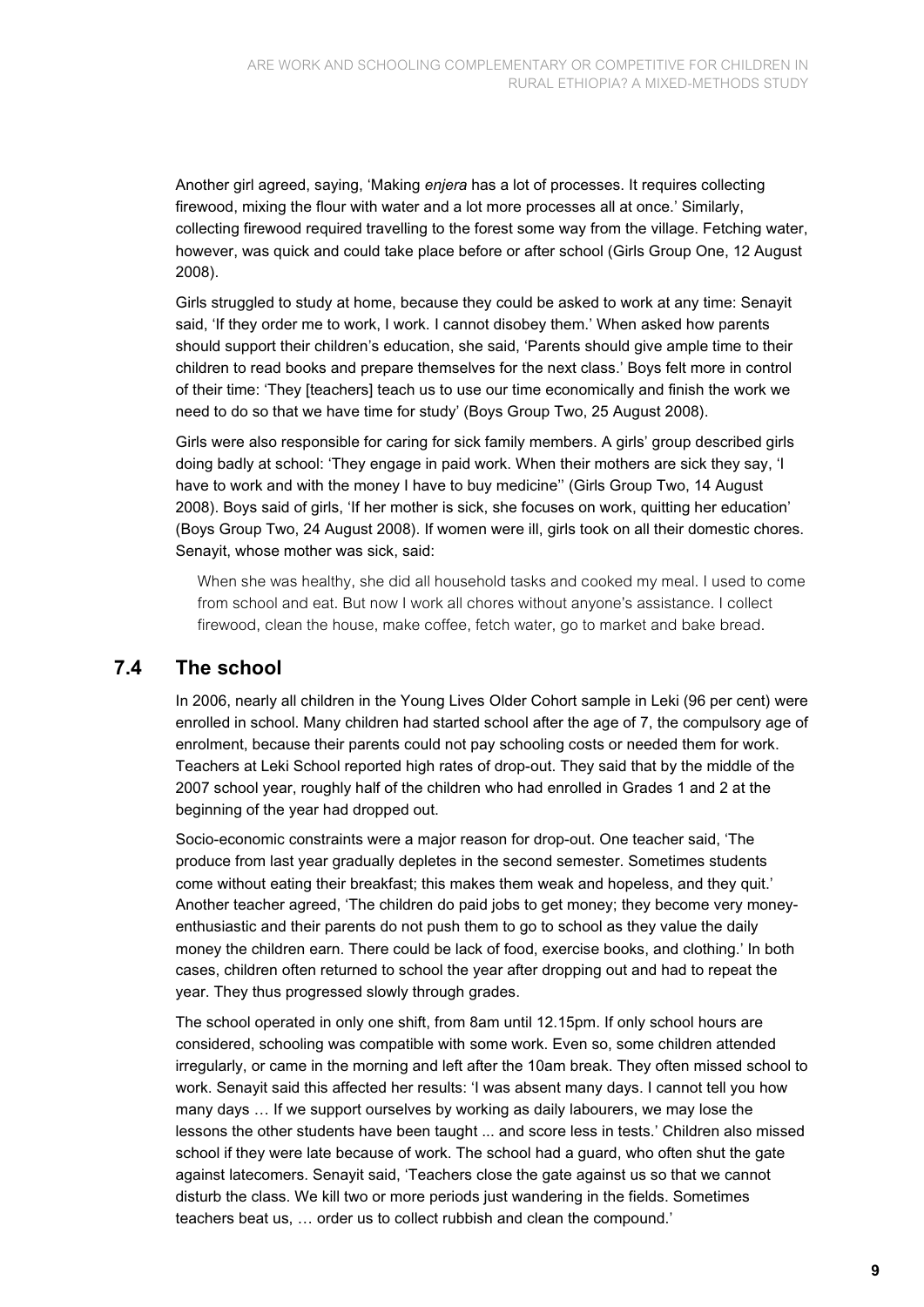Schooling was structured to accommodate children's work to some extent. The Leki school management committee, in consultation with farmers, adjusted the school calendar and moved the times of the school day according to the cycle of subsistence activities. In October, there was a two-week break so children could help with harvesting, and when school resumed it was moved from morning to afternoon. In November, school was moved back to the morning. In April, school was moved back to the afternoon because of tilling.

During the period before Easter, when the price of fish was high, boys in Leki could earn money from fishing and therefore missed school more than girls. Teachers made an informal arrangement with boys and 'told them to come to school at 9am after they have finished fishing. … It is better to come late than to quit school.'

However, the school calendar did not change around the vegetable harvests, when many poorer children worked on vegetable farms. Moreover, the school was not as flexible as parents and children would have liked it to be. The chairperson of the village governing committee said parents had asked the school to teach in two shifts, so that they did not have to send all their children to school at the same time, but the school had not complied.

The school was also sometimes inflexible in accommodating children who were seriously ill or who were caring for sick parents. This is described further in Orkin (2011a). The school did not allow two of the children interviewed who were sick and missed school for one or two months to return to school the same year, because they had missed too much work. Instead, they were asked to repeat the grade the following year. Teachers also did not make allowances for children (usually girls) who were caring for sick family members. If children were late for school, they were prevented from entering the compound. If they were often absent, they were asked to repeat the grade the next year. Two of the children interviewed who were caring for their sick parents had dropped out for a year. One had returned to school but one had not, although she hoped to return the following year.

### **8.** Descriptive statistics

In Tables 2, 3, 4, 5, 6, and 7, I explore which of the patterns of time allocation described in qualitative work in Leki were present across the sample of 625 rural children in 13 villages in four regions of Ethiopia. In some respects, Leki was an exceptional case. In particular, there were more opportunities for children to work for pay than in other rural Young Lives sites. Absence from school was higher in Leki than in other sites, and children progressed through fewer grades in the four years between 2002 and 2006. However, in other respects, children's activities and schooling participation across all 13 sites were relatively similar to those in Leki, suggesting many conclusions from qualitative research can be generalised to other Young Lives sites.

The Young Lives survey was conducted in the four 'established' regions – Amhara, Oromia, Tigray and the Southern Nations, Nationalities and People's (SNNP) Region – and Addis Ababa. Ninety-six per cent of the Ethiopian population lived in these regions in 2002 (Woldehanna et al. 2008). Young Lives did not survey children in the four 'emerging' regions, Afar, Somali, Benishangul Gumuz and Gambella, where some of the population is nomadic, or in the cities of Harar and Dire Dawa.

In the five Young Lives survey regions, 20 districts were chosen to capture a mix of ethnic groups and rural and urban areas and to oversample food-insecure sites. One village was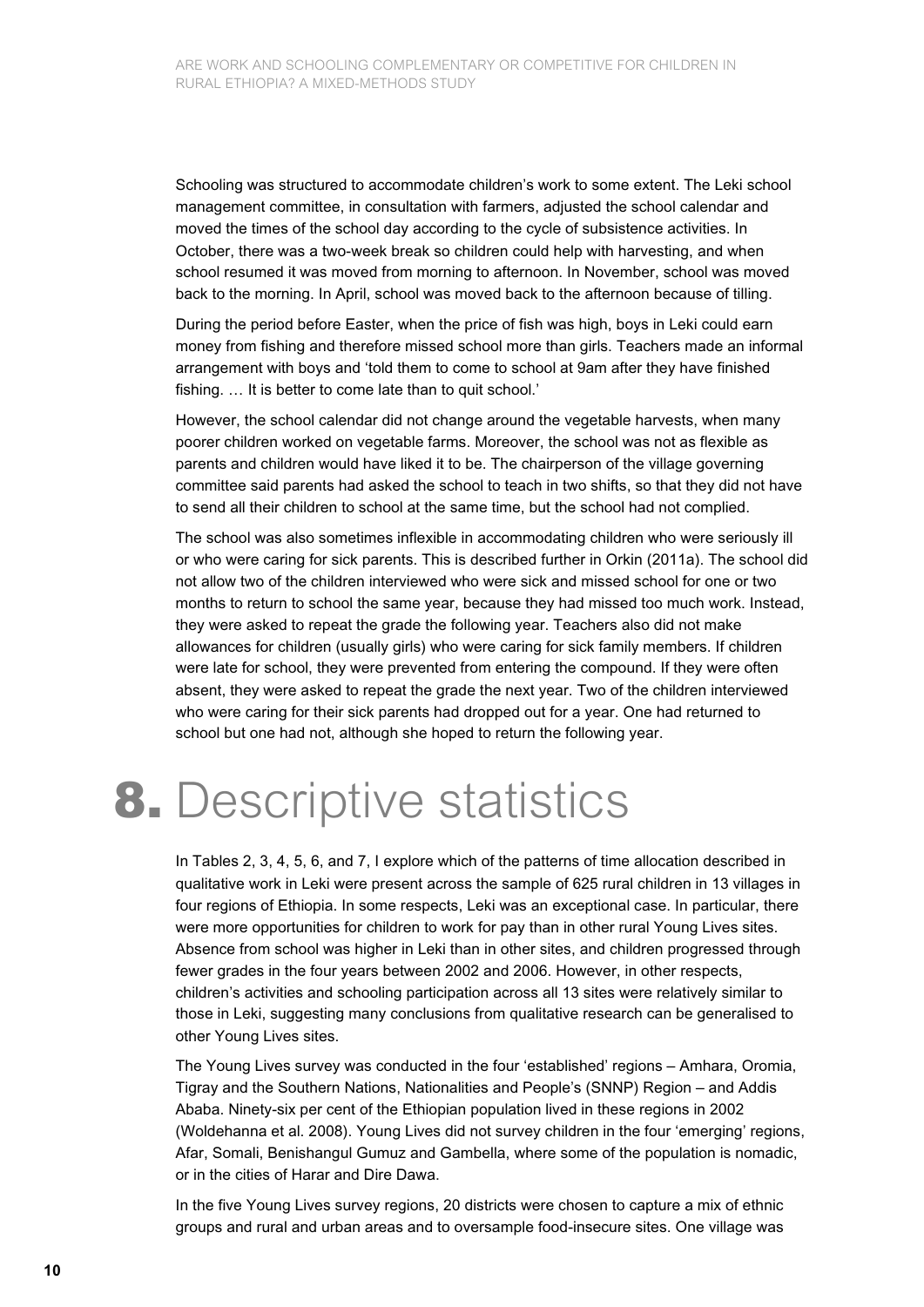randomly selected in each district. Within each village, households were randomly sampled with replacement until 50 households with one child aged 8 were identified. Round 1 of the quantitative survey took place in 2002 and Round 2 in 2006. Because sampling was random within villages, one can draw conclusions from survey data about children in the Young Lives sample and similar villages.

Table 2 describes the outcome variables used in regression analysis. Children are defined as participating in a type of work – paid work, subsistence work, chores or caring for others – if they allocated more than an hour on a typical day to it. Variables measuring children's schooling participation reflect whether a child is struggling to participate in school. There are four school outcome variables: if the child had never enrolled; had enrolled at some stage but had dropped out by 2006; was enrolled in 2006 but attended irregularly; and was enrolled in 2006 but had progressed zero, one or two grades between 2002 and 2006.

| Variable                         | <b>Definition</b>                                                                                                                       |
|----------------------------------|-----------------------------------------------------------------------------------------------------------------------------------------|
| Paid work                        | Child spent some time on an average day on activities for pay outside<br>the household or for someone not in the household*             |
| Subsistence work                 | Child spent some time on an average day on tasks on family farm,<br>herding or other family business                                    |
| Chores                           | Child spent more than two hours on an average day on domestic tasks<br>(fetching water, firewood, cleaning, cooking, washing, shopping) |
| Caring for others                | Child spent some time on an average day on care for others (younger<br>siblings, ill household members)                                 |
| Never enrolled                   | Child had never enrolled in school                                                                                                      |
| Dropped out                      | Child had been enrolled prior to 2006 but was not enrolled in 2006                                                                      |
| Enrolled but attending poorly    | Child was enrolled for the 2006/7 school year but missed more than 15<br>days of school in the 2005/6 school year                       |
| Enrolled but completed <2 grades | Child was enrolled in 2006 but had only progressed 0, 1 or 2 grades in<br>the previous 4 years                                          |

#### **Table 2.** *Definitions of outcome variables*

\*32 children were also coded as doing paid work if they had done paid work in the last 12 months but did not say they did any hours of paid work on a typical day.

Table 3 shows the percentage of children who spent more than one hour on a typical day on a series of activities. Children could participate in more than one activity. The first three columns show survey data collected in 2006 across 13 Young Lives rural sites. The next column shows the same data, but only for the 49 Young Lives children in Leki. In Leki, 47 per cent of children participated in paid work, probably because there were job opportunities on commercial farms. The next-highest level of participation in paid work was in a village where 18 per cent of children worked for pay, and across all 13 sites, only 11 per cent of children participated in paid work. This was possibly because no other villages were close to large commercial farms. It was not due to lack of access to irrigation: nine of the 13 Young Lives villages had access to some irrigation in 2006 and 30 per cent of Young Lives families across all 13 sites had access to irrigation, compared to 29 per cent of families in Leki.

However, commercial agriculture is becoming more widespread in Ethiopia (Byerlee et al. 2007), so patterns in Leki may increasingly spread to other rural communities. My research draws similar conclusions to other research in Ethiopia with children working for pay. In Gedeo, a coffee- and fruit-growing area, children pick, sort and sell coffee and fruit (Abebe 2007; Abebe and Kjorholt 2008). Here, too, school calendars are not compatible with involvement in coffee production, and children recognise that work conflicts with schooling.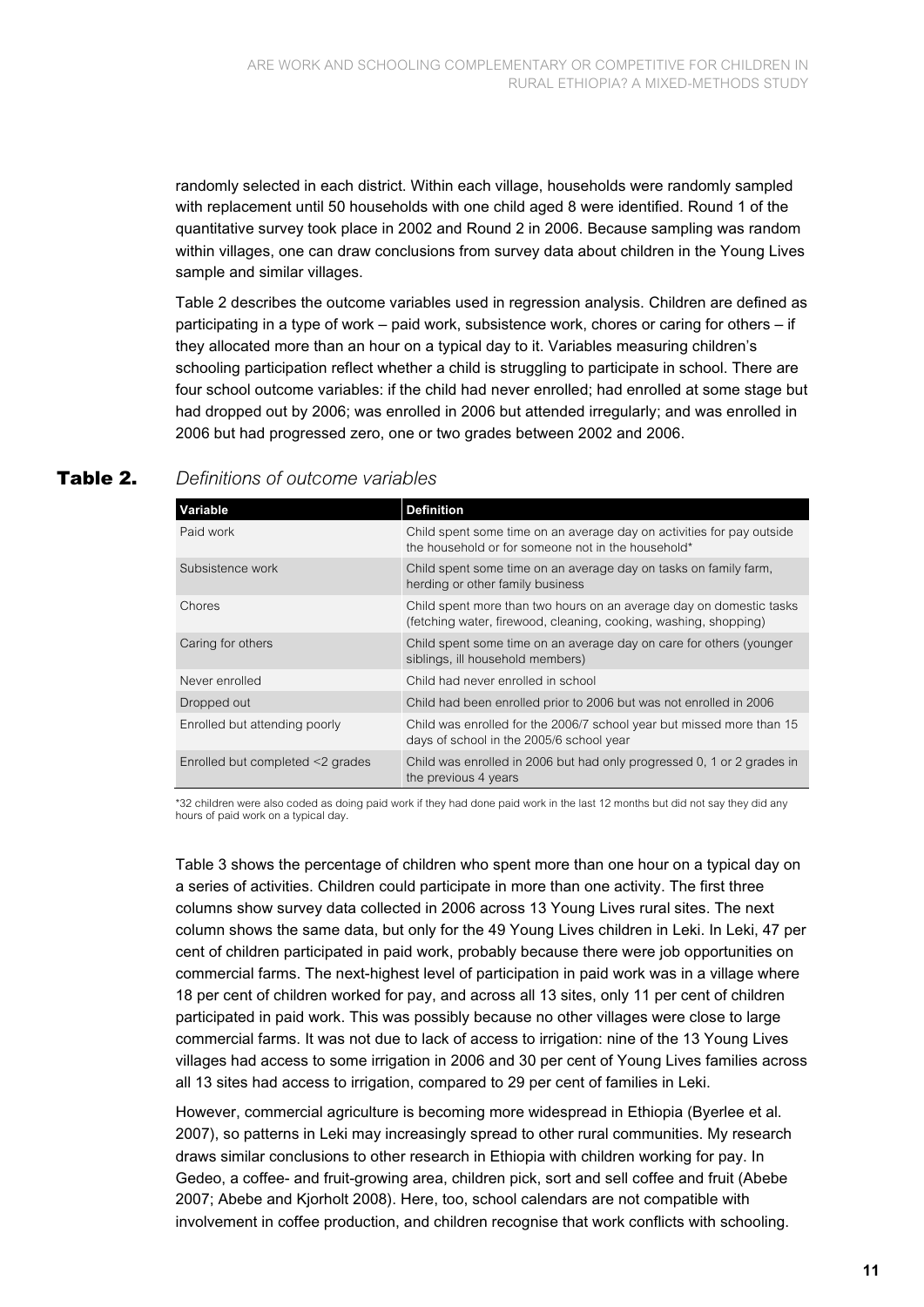Otherwise, children's time allocation in Leki was similar to the rest of the sample. As shown in Table 3, a majority of children were involved in chores and in subsistence work. There was strong gender differentiation in work. Much higher proportions of 12-year-old girls than boys cared for others and did more than two hours of chores; while much higher proportions of boys than girls did paid and subsistence work (t-tests on comparisons of means for all comparisons mentioned are significant at the 1 per cent level). Widespread involvement in subsistence work and chores and division of tasks by gender is also noted in qualitative research by Poluha (2007) and Abebe and Kjorholt (2008). However, in my qualitative work children described boys doing domestic work and girls herding, indicating that gender differentiation of tasks adapted to household needs.

### **Table 3.** *Typical tasks by gender in 2006%*

| Variable                                                   | In all 13 sites ( $n=625$ ) |             |                               | In Leki (n=49) |
|------------------------------------------------------------|-----------------------------|-------------|-------------------------------|----------------|
|                                                            | Girls                       | <b>Boys</b> | Girls and boys Girls and boys |                |
| On a typical day, % of children who spent<br>some time on: |                             |             |                               |                |
| Caring for others                                          | 45.70                       | 29.10       | 37.12                         | 46.94          |
| Chores                                                     | 97.03                       | 77.26       | 86.86                         | 97.96          |
| Chores (of more than two hours)                            | 62.25                       | 26.32       | 43.68                         | 38.78          |
| Paid work                                                  | 6.62                        | 14.24       | 10.56                         | 51.02          |
| Subsistence work                                           | 44.70                       | 78.02       | 61.92                         | 48.98          |

Table 4 shows the amount of time children spent on various tasks. Means for paid work are biased downwards, because many children did not do paid work. If one calculates the mean number of hours of paid work within only the sample of children who did some paid work, girls did an average of 2.40 hours and boys an average of 2.11 hours on a typical day. On average, girls and boys reported similar amounts of time in work in total: girls spent 5.36 hours on the average day on all four types of tasks, compared to 5.26 hours for boys. In focus groups and interviews, girls reported that they worked more than boys. They may have struggled to count time spent on domestic work, which involves fragmented periods of time.

#### **Table 4.** *Means of hours spent on activities on a typical day by gender in 2006*

| Variable          | In all 13 sites in 2006 (n=625) | In Leki in 2006<br>(n=49) |                       |                       |
|-------------------|---------------------------------|---------------------------|-----------------------|-----------------------|
|                   | Girls                           | <b>Boys</b>               | <b>Girls and boys</b> | <b>Girls and boys</b> |
| Caring for others | 0.84                            | 0.72                      | 0.46                  | 0.64                  |
| <b>Chores</b>     | 3.08                            | 2.39                      | 1.69                  | 2.36                  |
| Paid work         | 0.16                            | 1.08                      | 0.30                  | 0.23                  |
| Subsistence work  | 1.28                            | 1.22                      | 2.79                  | 2.06                  |
| All types of work | 5.36                            | 5.26                      | 5.31                  | 5.42                  |
| School            | 5.21                            | 4.27                      | 4.99                  | 5.10                  |

On average, children in Young Lives sites spent five hours a day in school. Most rural schools in Ethiopia teach two shifts of children for half a day each because of shortages of teachers or because parents want the children to be available to work part time.

Table 5 describes children's schooling participation. Enrolment was high: 93 per cent of children across all 13 sites and 97 per cent of children in Leki were enrolled in 2006. Very few children had never enrolled. This reflects recent dramatic improvements in Ethiopian children's access to primary education as a result of the abolition of fees, large-scale school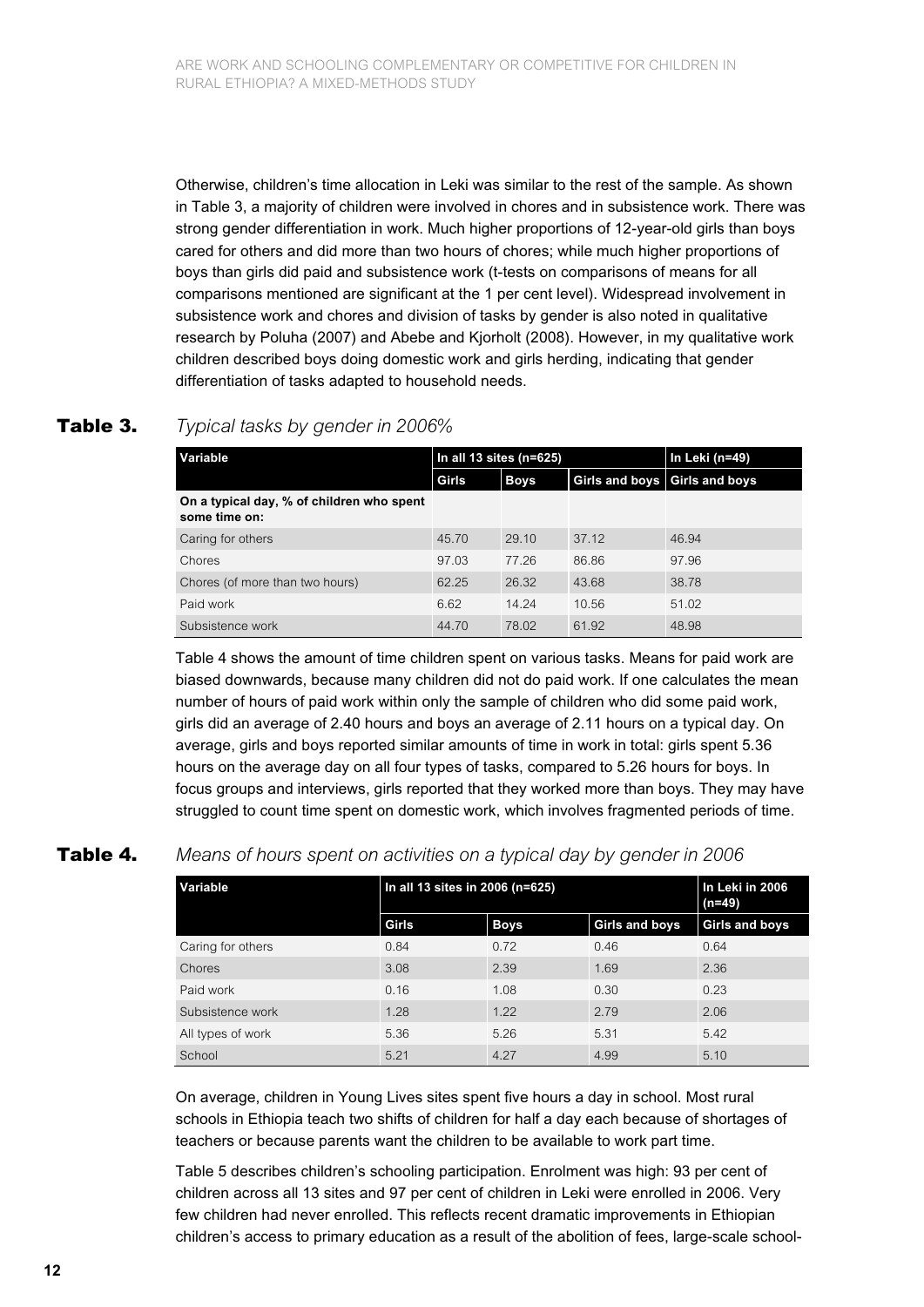building and local government campaigns to get children enrolled (Engel 2010: 3). Differences in enrolment rates between boys and girls were not statistically significant. A relatively small proportion of children had dropped out of school in both Leki and the broader sample. Across all 13 villages, boys were more likely to have dropped out than girls (the difference is significant at the 5 per cent level).

Absenteeism in Leki was more severe than in the broader sample: 16 per cent of Leki children were enrolled but not attending regularly, compared to only 5 per cent across all 13 sites (the difference is significant at the 5 per cent level). In all villages, data probably underestimate rates of absence because it was collected from caregivers.

| Variable                                                             | In all 13 sites ( $n=625$ ) |             |                | In Leki (n=49) |
|----------------------------------------------------------------------|-----------------------------|-------------|----------------|----------------|
|                                                                      | Girls                       | <b>Boys</b> | Girls and boys | Girls and boys |
| Never enrolled                                                       | 2.98                        | 4.95        | 4.00           | 0.00           |
| Dropped out                                                          | 1.99                        | 4.33        | 320            | 4.08           |
| Enrolled in 2006 and missed more<br>than 15 days of school in 2005/6 | 5.30                        | 5.57        | 5.44           | 16.33          |
| Enrolled in 2006 and missed less<br>than 15 days of school in 2005/6 | 89 73                       | 85 15       | 87 36          | 79.59          |
| Total %                                                              | 100.00                      | 100.00      | 100.00         | 100.00         |

### **Table 5.** *Schooling participation by gender in 2006 (%)*

The final variable measuring schooling participation is children's progression through grades. In Ethiopia, children progress through the first four grades if they attend school and complete the necessary assignments (see Orkin (2011a) for more detail on this policy). In Leki, many children interviewed in qualitative work started school at 7, when enrolment becomes compulsory, but were in grades much lower than they could be at age 12. Slow progression occurred because children dropped out for one or more years of school and then returned, or because children had to repeat grades because they were absent too often in a particular year.

Table 6 examines the number of grades a child progressed between the first round of survey data collection, between October and December 2002, and the second round, between October and December 2006. Children with smooth school trajectories would have progressed four grades in this period. Across all 13 sites, only 24 per cent of children did this. At the other extreme, 9 per cent of children in the sample were in school for some period between 2002 and 2006 but did not pass a single grade. There was no statistically significant difference in the progression of boys and girls. Children in Leki progressed more slowly through grades than children in other sites (p=0.017 on the chi-squared test).

### **Table 6.** *Grade progression by gender in 2006 (%)*

| Variable            | In all 13 sites $(n=625)$ | In Leki (n=49) |             |                |                |
|---------------------|---------------------------|----------------|-------------|----------------|----------------|
|                     |                           | Girls          | <b>Boys</b> | Girls and boys | Girls and boys |
| Progressed 0 grades | Never enrolled            | 2.98           | 4.95        | 4.00           | 0.00           |
|                     | Dropped out               | 1.99           | 4.33        | 3.20           | 4.08           |
|                     | Still enrolled            | 12.23          | 8.79        | 9.15           | 20.41          |
| Progressed 1 grade  |                           | 12.21          | 18.07       | 15.22          | 24.49          |
| Progressed 2 grades |                           | 18.15          | 16.82       | 17.47          | 16.33          |
| Progressed 3 grades |                           | 29.70          | 25.23       | 27.40          | 28.57          |
| Progressed 4 grades |                           | 25.41          | 21.81       | 23.56          | 6.12           |
| Total $(\%)$        |                           | 100.00         | 100.00      | 100.00         | 100.00         |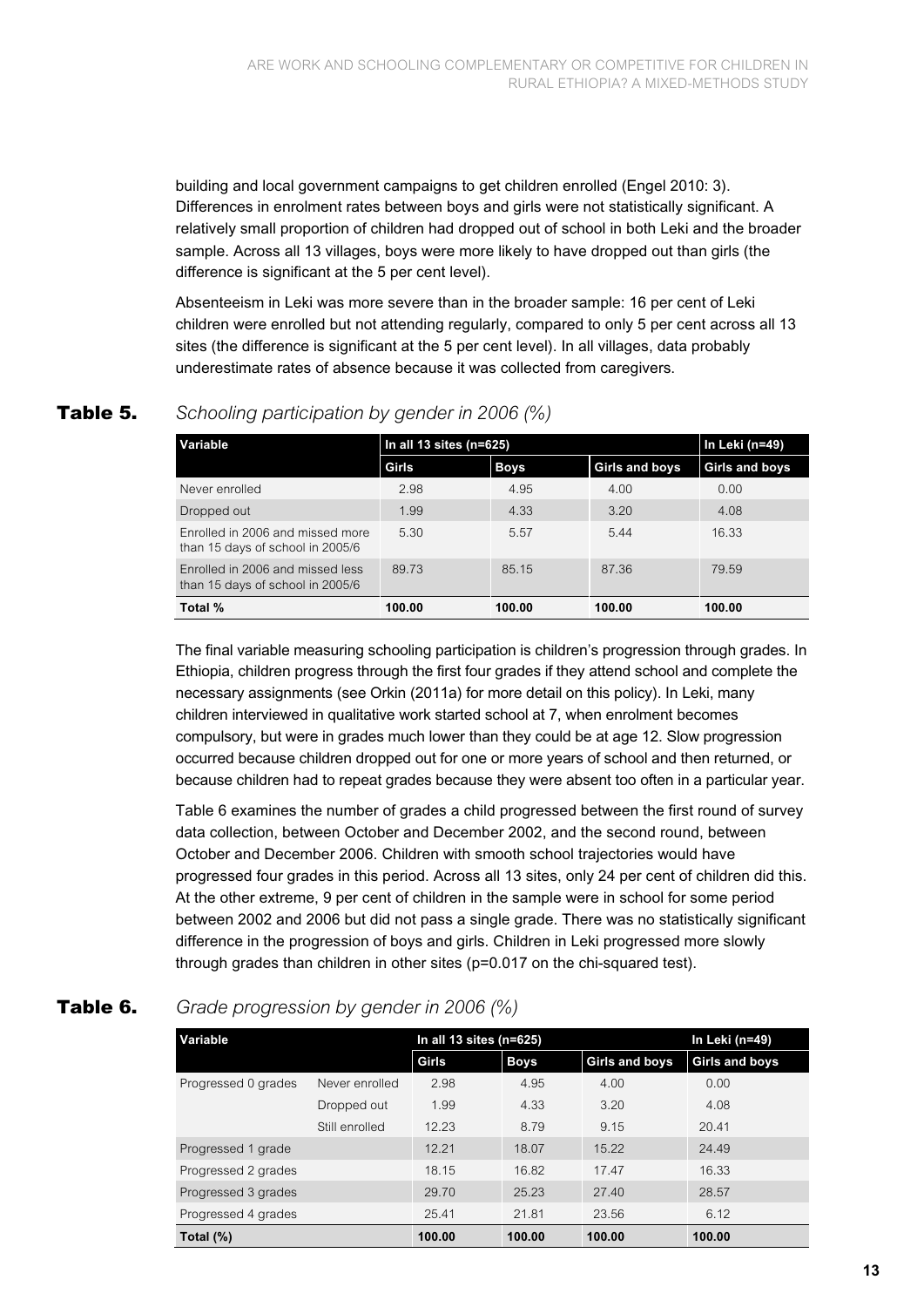Finally, Table 7 shows children's combinations of activities. Only 5 per cent of children in the sample went to school and did less than two hours of chores or caring. Most children – 51 per cent across the 13 sites – were at school and involved in subsistence work. As in previous tables, the combination of activities that children did varied significantly by gender on a chi-squared test (p=0.00).

#### **Table 7.** *12-year-old children's combination of activities, Ethiopia 2006*

| Variable                                                                            | In all 13 sites ( $n=625$ ) | In Leki (n=49) |                   |                          |
|-------------------------------------------------------------------------------------|-----------------------------|----------------|-------------------|--------------------------|
|                                                                                     | Girls                       | <b>Boys</b>    | Girls and<br>boys | <b>Girls and</b><br>boys |
| % not in school                                                                     | 4.97                        | 9.29           | 7.20              | 4.08                     |
| % in school and doing paid work*                                                    | 6.62                        | 11.46          | 9.12              | 46.94                    |
| % in school and doing subsistence work and<br>more than two hours of chores/care    | 26.16                       | 18.27          | 22.08             | 10.20                    |
| % in school and doing subsistence work but less<br>than two hours of chores/care    | 12.58                       | 43.65          | 28.64             | 14.29                    |
| % in school and doing no subsistence work but<br>more than two hours of chores/care | 46.36                       | 10.22          | 27.68             | 18.37                    |
| % in school and doing no subsistence work and<br>less than two hours of chores/care | 3.31                        | 7.12           | 5.28              | 6.12                     |

\*They may also have spent time on other types of tasks.

# **9.** Regression analysis

The regression analysis explores whether there was any relationship between the characteristics of activities children were involved in and children's time allocation to work and school. The Young Lives survey does not capture information on characteristics of work and school, so I used the insights of qualitative work to select proxies for children undertaking work or attending a school with particular characteristics, with some but limited success. If one of these proxies for a characteristic of work or school correlated with children attending school less and working more, I concluded that that characteristic made work and school competitive.

I used an econometric specification based on Cigno and Rosati's (2005) theoretical model, which assumes that only hours constrain how much work children do. I use a standard latent variable model which predicts the probability of a dichotomous outcome (Wooldridge 2002). Outcome variables are dummies equal to one if child *i* in community *j* allocated more than an hour on a typical day to the activity.

*Activity*<sub>i</sub><sup>\*</sup> =  $\beta X_i + \gamma H_i + v_i$  where  $v_i = c_i + \varepsilon_i$ 

*Activity*<sub>*ii*</sub> = 1 *if Activity*<sub>*ii*</sub>  $*$  > 0

*Activityij* = 0*otherwise*

 $X_i$  is a vector of child characteristics and  $H_i$  is a vector of household characteristics.  $v_i$  is a composite error term made up of  $c_j$ , a village fixed effect on each child, and  $\varepsilon_{ij}$ , a child/household unobservable, which is assumed to have a standard normal distribution.

I examined the eight outcome variables defined in Table 2 using independent probit equations. The specification assumes it is not possible to distinguish factors which influence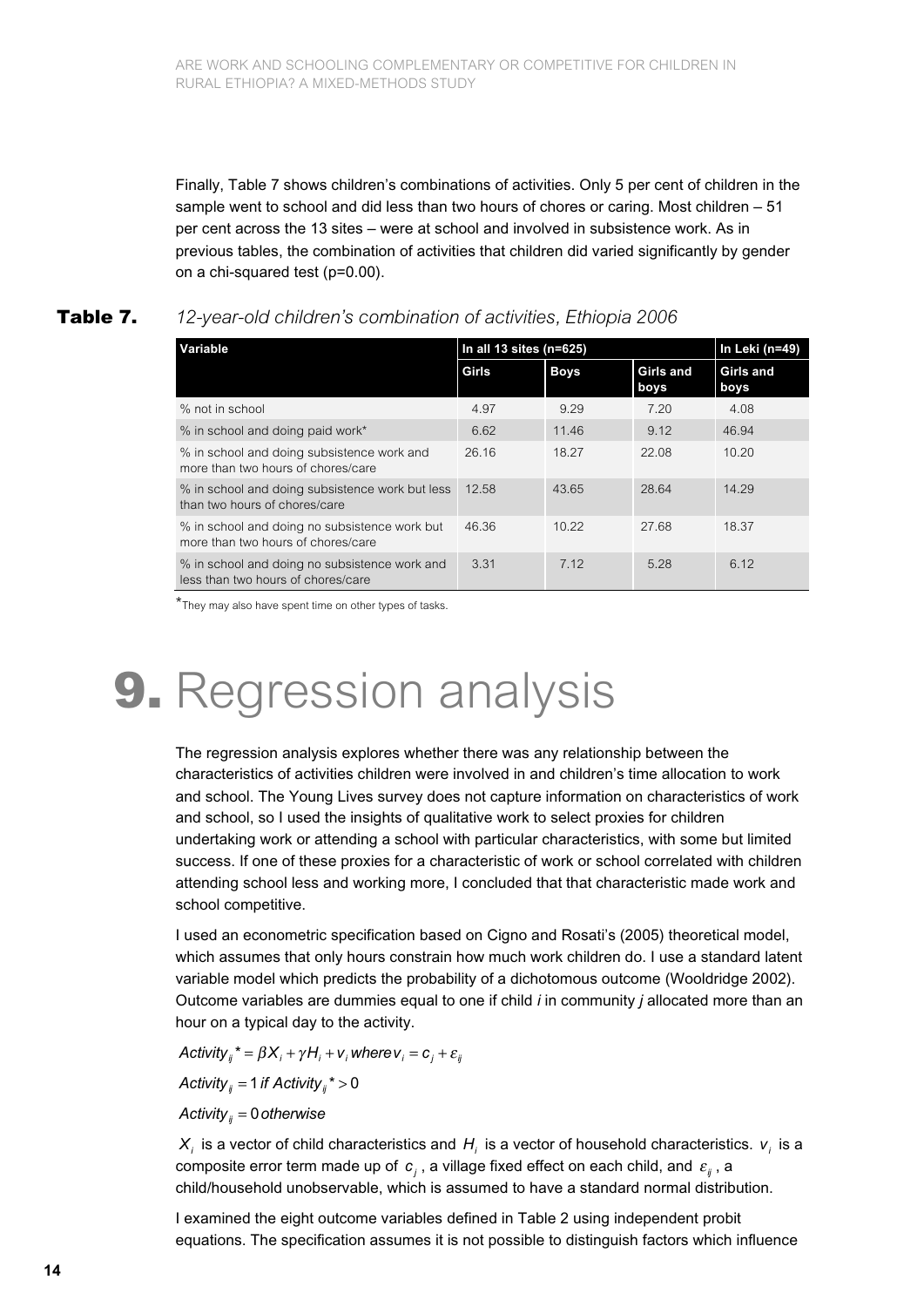the decision to do different types of work from the decision to enrol in and attend school. The same regressors are therefore used in all regressions. Using independent equations assumes that error terms do not correlate across equations. Table 8 defines the control variables and Table 9 gives their means and standard deviations.

#### **Table 8.** *Control variables*

| <b>Child variables</b>                                                                                          | Variable name                                 | <b>Notes</b>                                                                                                                                                                   |
|-----------------------------------------------------------------------------------------------------------------|-----------------------------------------------|--------------------------------------------------------------------------------------------------------------------------------------------------------------------------------|
| Standardised height-for-age                                                                                     | Height-for-age                                | A child's z-score is the number of<br>standard deviations the child's<br>height-for-age is below or above the<br>mean value (WHO Expert Committee<br>on Physical Status 1995). |
| Child not of the same ethnic group as the<br>dominant group in the site                                         | Minority ethnic group                         |                                                                                                                                                                                |
| Gender (=1 if male)                                                                                             | Male                                          |                                                                                                                                                                                |
| <b>Household variables</b>                                                                                      |                                               |                                                                                                                                                                                |
| Child is grandchild, sibling, stepchild or<br>other relative of the household head, not<br>the biological child | Not biological child                          |                                                                                                                                                                                |
| Number of children under 5 in the<br>household                                                                  | Children under 5                              |                                                                                                                                                                                |
| Number of children between 5e and 16 in<br>the household                                                        | Children 6 to 16                              |                                                                                                                                                                                |
| Number of adults in the household                                                                               | Adults                                        |                                                                                                                                                                                |
| Birth order (Eldest child is the base<br>category)                                                              | Middle child, youngest<br>child               |                                                                                                                                                                                |
| Mother's education $(=0$ if mother not<br>present or dead)                                                      | Mother's education                            | Adult literacy classes are counted as<br>one year of education.                                                                                                                |
| Father's education (=0 if mother not present Father's education<br>or dead)                                     |                                               |                                                                                                                                                                                |
| Log durables per capita                                                                                         | Log durables p/c                              |                                                                                                                                                                                |
| Log herd value per capita                                                                                       | Log herd value p/c                            |                                                                                                                                                                                |
| Household plot size (hectares) (=0 if no<br>land)                                                               | Land size                                     | Conversion ratios from local units are<br>from the Ethiopian Rural Household<br>Survey (Dercon 1996).                                                                          |
| Household access to irrigation $(=0$ if<br>household has no land or non-irrigated<br>land)                      | Household irrigation                          |                                                                                                                                                                                |
| Household could not raise 150 birr in one<br>week (=0 if household could easily or<br>probably raise 150B)      | Credit-constrained                            |                                                                                                                                                                                |
| Illness variables                                                                                               |                                               |                                                                                                                                                                                |
| Death of parent between 2002 and 2006                                                                           | Parental death between<br>2002 and 2006       | Values of 0, 1 or 2. 1 is allocated if<br>father dies and 1 if mother dies.                                                                                                    |
| Percentage of household members sick for<br>more than 30 days in 2005/6                                         | Percentage ill household<br>members in 2005/6 | Ethiopia uses the Ge'ez calendar, so<br>'the last year' refers to September<br>2005-September 2006.                                                                            |
| Days of child illness in 2005/6                                                                                 | Days of child illness in<br>2005/6            | The question asks for the number of<br>days when the child was unable to<br>do his/her ordinary activities<br>because of illness.                                              |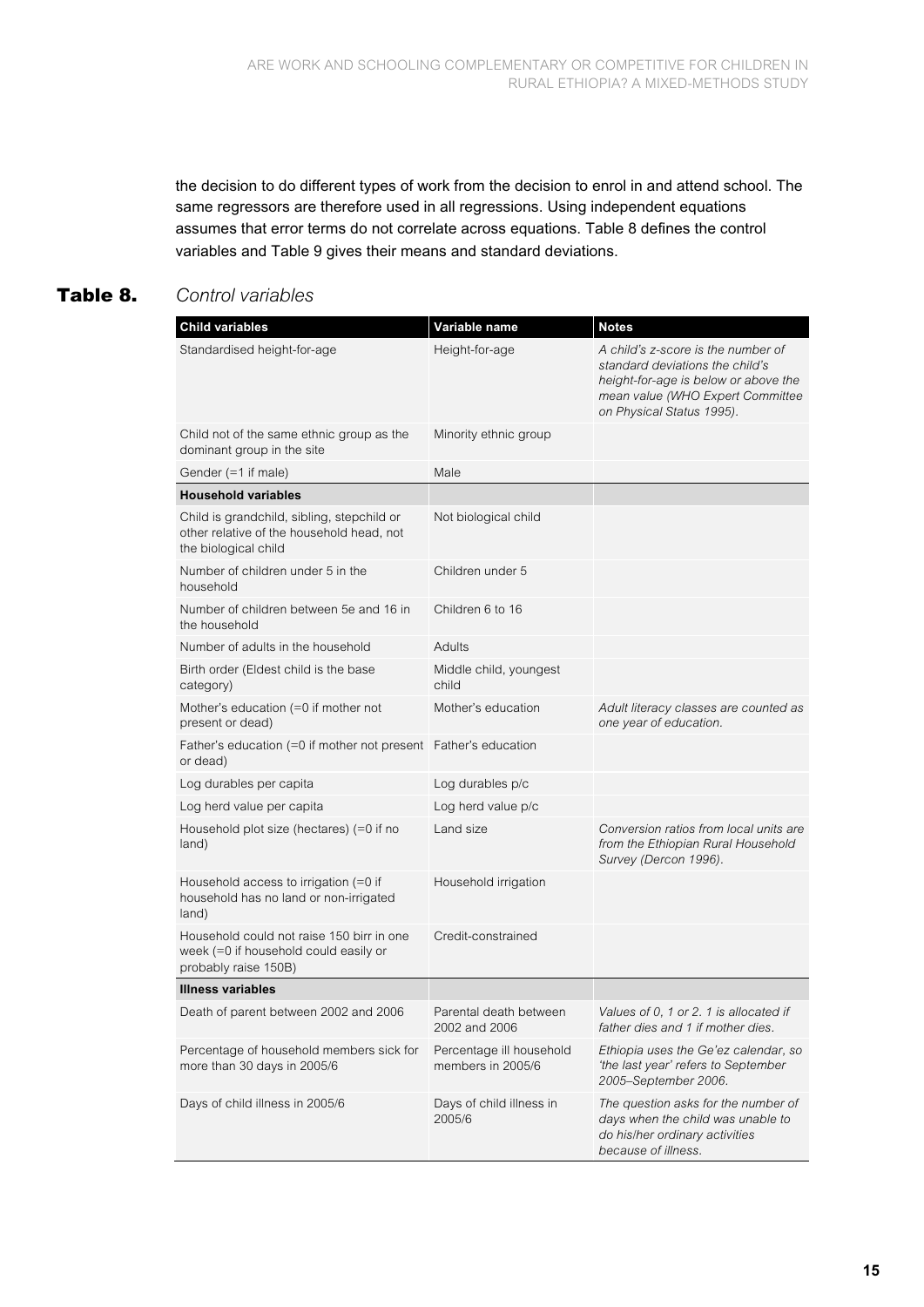#### **Table 9.** *Descriptive statistics for control variables in 2006*

| Variable                                                             | <b>Mean</b> | <b>Standard</b><br>deviation |
|----------------------------------------------------------------------|-------------|------------------------------|
| Standardised height-for-age z-score                                  | $-1.48$     | 1.22                         |
| <b>Boys</b>                                                          | 0.52        | 0.50                         |
| Children from a minority ethnic group in the village                 | 0.08        | 0.27                         |
| Children who are not biological child of household head              | 0.11        | 0.31                         |
| Children who are the eldest child                                    | 0.22        | 0.42                         |
| Children who are a middle child                                      | 0.61        | 0.48                         |
| Children who are the youngest child                                  | 0.17        | 0.37                         |
| Number of children in the household under 5                          | 0.72        | 0.77                         |
| Number of children in household between 5 and 16                     | 2.89        | 1.09                         |
| Number of adults in the household                                    | 3.22        | 1.44                         |
| Mother's education                                                   | 1.25        | 2.46                         |
| Father's education                                                   | 2.41        | 3.21                         |
| Household durables per capita (2006 prices)                          | 698.65      | 7,439.29                     |
| Log household durables per capita (2006 prices)                      | 4.19        | 1.85                         |
| Household herd value per capita (2006 prices)                        | 856.46      | 4,132.93                     |
| Log household herd value per capita (2006 prices)                    | 5.24        | 2.66                         |
| Households owning some land                                          | 0.94        | 0.25                         |
| Size of household plot (hectares)                                    | 1.23        | 0.98                         |
| Households with access to irrigation                                 | 0.30        | 0.46                         |
| Household could not raise 150 birr in a week                         | 0.33        | 0.47                         |
| Death of parent between 2002 and 2006                                | 0.14        | 0.37                         |
| Percentage of household members sick for more than 30 days in 2005/6 | 0.19        | 0.18                         |
| Days of child illness in 2005/6                                      | 13.71       | 38.44                        |

I used village-level fixed effects to control for omitted village-level variables, such as health centres or schools (children within each village live relatively close together); costs of school materials such as uniforms and books; and availability of amenities in the village, such as roads.

I did not use a school fixed effect as this is not possible with the data available. However, because all sites are rural, the majority of children in each site attended the nearest village primary school. Even if children in a village attended more than one school, schools were probably of roughly similar quality. No children in the rural Young Lives sample attended private schools.

I did not use household fixed effects as there were only two rounds of data. Coefficients estimated using fixed effects would be consistent but standard errors would be inflated. Omitted variable bias due to child and household characteristics is highly likely. So I merely note when correlation is present and do not attribute causality to relationships.<sup>5</sup>

<sup>5</sup> It is not possible to test whether shocks are exogenous. However, following Beegle et al. Kathleen Beegle, Rajeev H. Dehejia, and Roberta Gatti, 'Child Labor and Agricultural Shocks', *Journal of Development Economics,* 81/1 (2006), 80-96 at 84., I tested whether health shocks could be predicted and were persistent see Kate Orkin, ''If God Wills…Next Year I Will Send Her Back to School': The Effects of Child and Parental Illness on School Participation in Rural Ethiopia', *CREATE Pathways to Access Monographs,* 60 (2011a), 1-50.. I found that shocks were not predicted by observable variables, except for household landholding. Beegle et al. argue that this suggests that shocks were largely idiosyncratic and unrelated to unobservable characteristics. I also found that most health shocks were transitory: households which experienced shocks were not more likely to experience future shocks, except in the case of death. Households were thus unlikely to anticipate shocks and change behaviour to compensate for future income losses.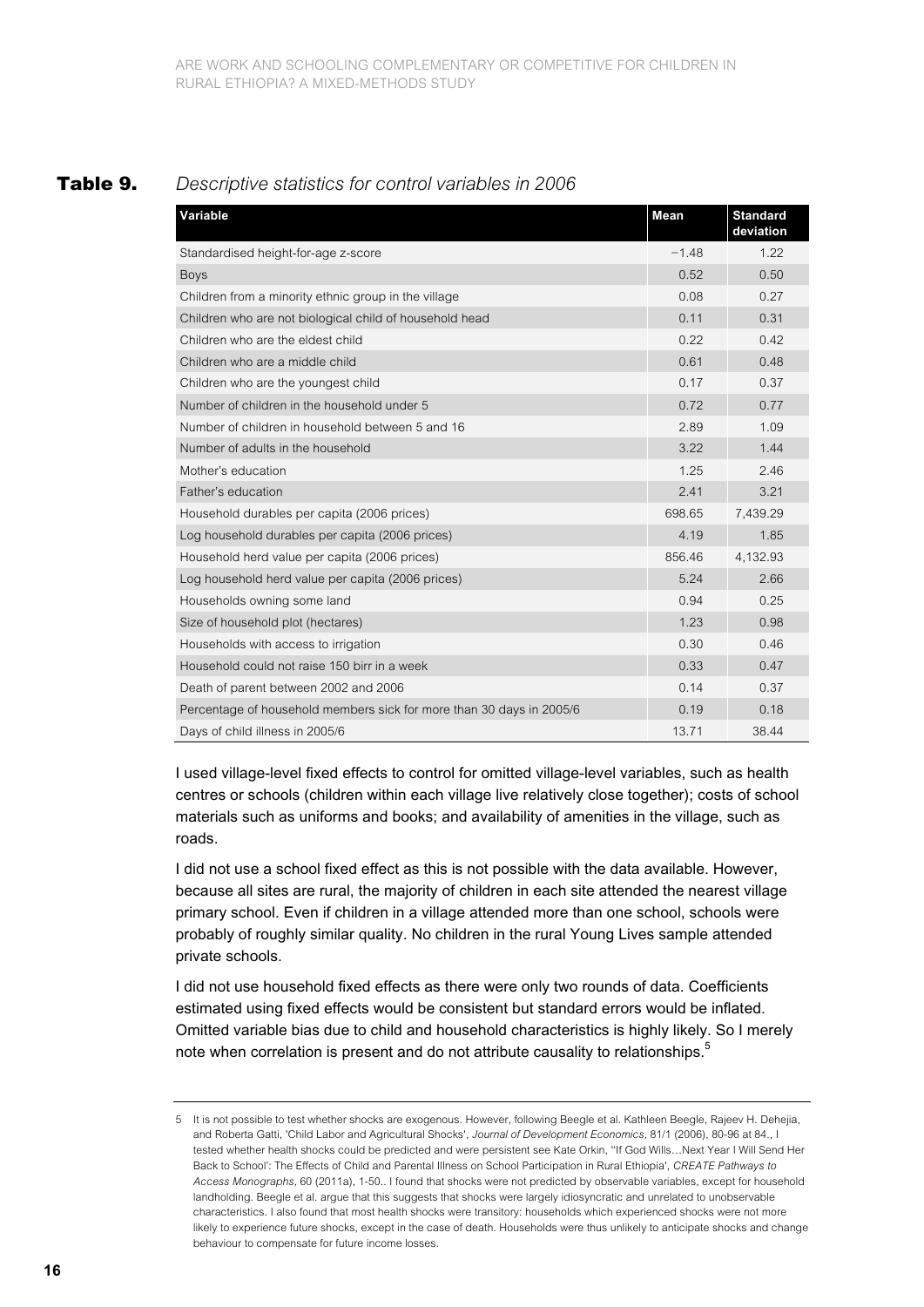All coefficients are reported as marginal effects. The marginal effect of an independent variable is the partial change in the probability of a child doing an activity if there is a one unit change in the variable, conditional on all other independent variables being constant at their mean in the sample. For binary independent variables, the discrete change is calculated.<sup>6</sup>

My qualitative research suggests various characteristics of work and school that make them complementary or competitive. These describe the situation in Leki, but also provide expectations which can be tested in quantitative research through proxy variables. Table 10 shows probit regressions describing factors influencing the amount of time children spend working. Table 11 shows regressions describing children's participation in schooling.

6 One can compare the magnitude of marginal effects within tables, but not between tables: the magnitude of the marginal effect depends on the values of other regression coefficients and the mean value of the other independent variables.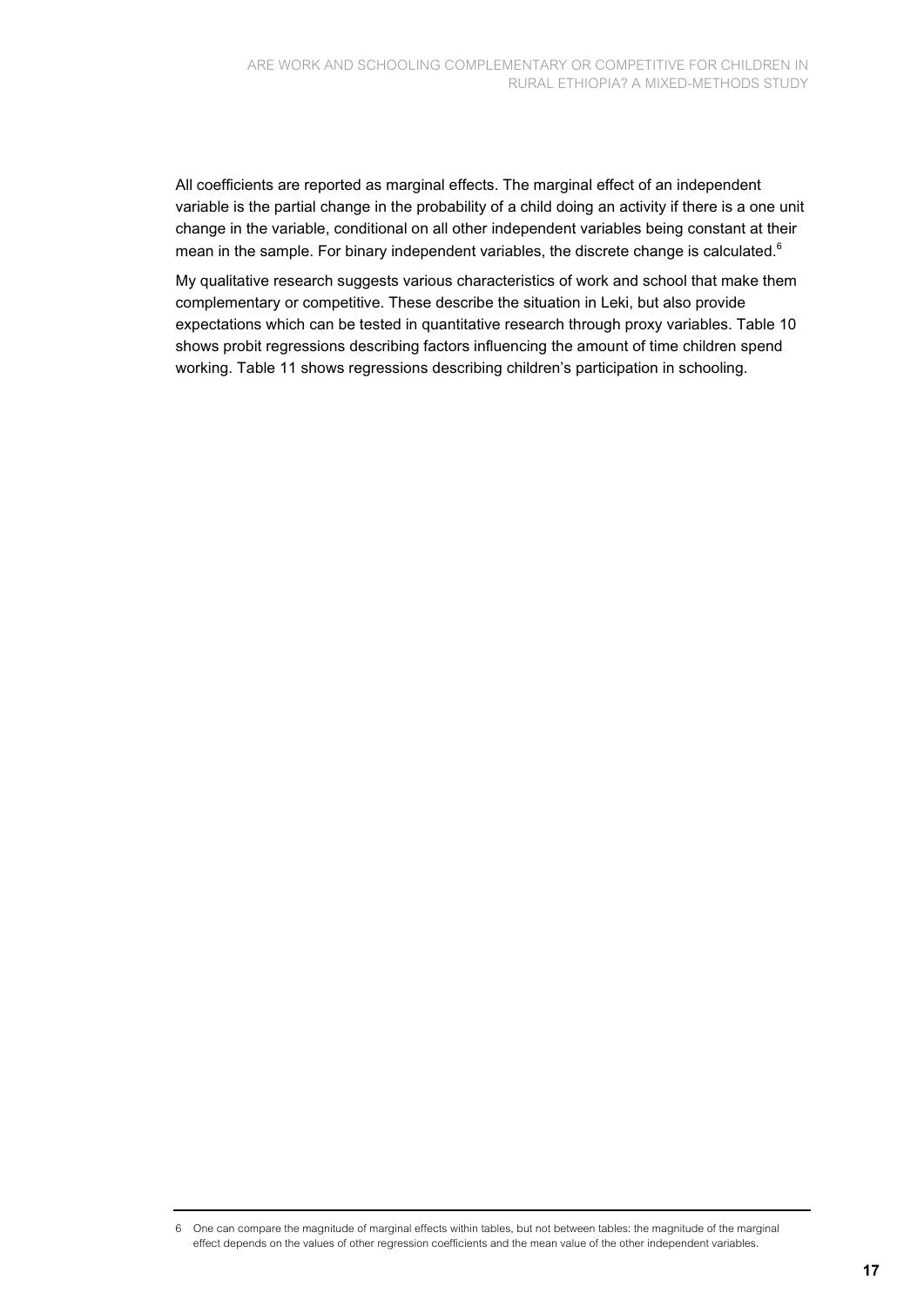### **Table 10.** *Probit regressions (marginal effects): children's involvement in different activities in 2006*

|                                 | Paid          | <b>Subsistence</b> | Chores (>2<br>hours) | Care         |
|---------------------------------|---------------|--------------------|----------------------|--------------|
| Height-for-age                  | 0.00353       | 0.00346            | 0.0260               | 0.0108       |
|                                 | (0.361)       | (0.886)            | (0.129)              | (0.649)      |
| Male                            | $0.0281***$   | $0.500***$         | $-0.412***$          | $-0.188***$  |
|                                 | (0.000947)    | (0)                | (0)                  | (0.00381)    |
| Minority ethnic group           | $-0.00735$    | 0.0149             | 0.0608               | 0.0250       |
|                                 | (0.157)       | (0.918)            | (0.446)              | (0.772)      |
| Not biological child            | 0.0332        | $0.161*$           | 0.0253               | 0.00108      |
|                                 | (0.192)       | (0.0630)           | (0.760)              | (0.989)      |
| Middle child                    | 0.0189        | 0.107              | 0.0166               | $-0.00925$   |
|                                 | (0.121)       | (0.201)            | (0.852)              | (0.861)      |
| Youngest child                  | 0.0139        | 0.116              | $-0.0497$            | $-0.0994$    |
|                                 | (0.432)       | (0.280)            | (0.533)              | (0.250)      |
| Children under 5                | $-0.00613$    | 0.0226             | $-0.0482$            | $0.251***$   |
|                                 | (0.236)       | (0.557)            | (0.312)              | $(1.36e-08)$ |
| Children 6 to 16                | $-0.00252$    | 0.0272             | $-0.0329$            | 0.0168       |
|                                 | (0.615)       | (0.267)            | (0.289)              | (0.456)      |
| <b>Adults</b>                   | 0.00349       | $-0.0394$          | $-0.00177$           | $-0.00200$   |
|                                 | (0.303)       | (0.169)            | (0.910)              | (0.930)      |
| Mother's education              | $-0.00346***$ | $-0.0340**$        | 0.00228              | $-0.00589$   |
|                                 | (0.000328)    | (0.0329)           | (0.878)              | (0.579)      |
| Father's education              | $-0.00128$    | $-0.00223$         | 0.0110               | $-0.000304$  |
|                                 | (0.249)       | (0.790)            | (0.265)              | (0.969)      |
| Log durables p/c                | $-0.00335*$   | 0.0206             | $-0.0402***$         | $-0.0230$    |
|                                 | (0.200)       | (0.421)            | (0.00542)            | (0.227)      |
| Log herd value p/c              | 0.000216      | $0.108***$         | $-0.0190*$           | $-0.0112$    |
|                                 | (0.873)       | (0)                | (0.0872)             | (0.232)      |
| Land size                       | 0.00295       | $-0.107***$        | 0.0538               | 0.00616      |
|                                 | (0.610)       | (0.000472)         | (0.129)              | (0.737)      |
| Household irrigation            | 0.00780       | $-0.0106$          | $-0.0168$            | $0.0602*$    |
|                                 | (0.524)       | (0.878)            | (0.807)              | (0.0890)     |
| Credit-constrained              | $0.0385***$   | $-0.00808$         | $0.112*$             | 0.0556       |
|                                 | (0.00101)     | (0.834)            | (0.0834)             | (0.286)      |
| Parental death between 2002     | 0.00356       | 0.0572             | 0.0210               | $-0.0109$    |
| and 2006                        | (0.685)       | (0.522)            | (0.708)              | (0.876)      |
| Percentage ill household        | $0.0409*$     | $-0.159$           | 0.109                | 0.147        |
| members in 2005/6               | (0.0592)      | (0.468)            | (0.325)              | (0.381)      |
| Days of child illness in 2005/6 | $2.83e - 05$  | $-0.000187$        | $-0.00154***$        | $0.00138**$  |
|                                 | (0.759)       | (0.661)            | (0.00247)            | (0.0110)     |
| Observations                    | 625           | 625                | 625                  | 625          |
| Pseudo R-squared                | 0.327         | 0.420              | 0.209                | 0.227        |
| % correctly predicted           | 89.90         | 82.05              | 72.92                | 75.64        |

Notes:

Robust p-values in parentheses: \*\*\* p<0.01, \*\* p<0.05, \* p<0.1

Marginal effects calculated at the mean of independent variables with standard errors corrected for clustering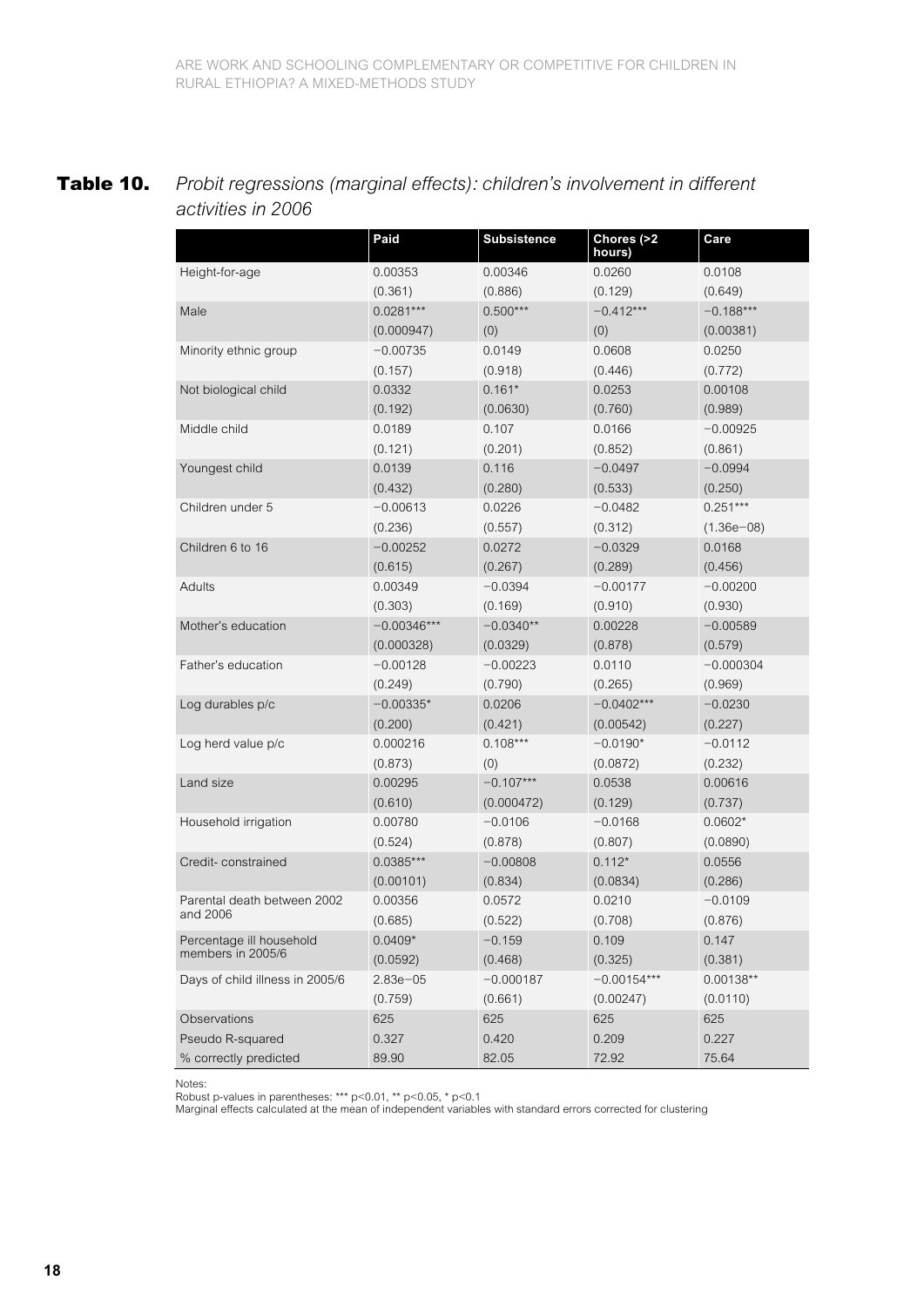| Table 11. | Probit regressions (marginal effects): children's participation in schooling in |
|-----------|---------------------------------------------------------------------------------|
|           | 2006                                                                            |

|                                               | Never enrolled | <b>Dropped out</b> | <b>Enrolled but</b><br>missed more<br>than 15 days | <b>Enrolled but</b><br>completed <2<br>grades |
|-----------------------------------------------|----------------|--------------------|----------------------------------------------------|-----------------------------------------------|
| Height-for-age                                | $-1.82e-05**$  | $-4.10e-07$        | 0.000386*                                          | $-0.119***$                                   |
|                                               | (0.0159)       | (0.218)            | (0.0975)                                           | $(9.32e-07)$                                  |
| Male                                          | 1.99e-05       | 9.19e-07           | 0.000352                                           | $0.0990*$                                     |
|                                               | (0.373)        | (0.176)            | (0.703)                                            | (0.0861)                                      |
| Minority ethnic group                         | 0.00254***     | $-3.98e-07$        | $-0.000273$                                        | $-0.0707$                                     |
|                                               | (0.000313)     | (0.481)            | (0.509)                                            | (0.570)                                       |
| Not biological child                          | $0.000541***$  | 6.71e-05**         | 0.000673                                           | 0.0841                                        |
|                                               | (0.00487)      | (0.0435)           | (0.673)                                            | (0.410)                                       |
| Middle child                                  | 4.79e-05**     | 1.83e-06*          | 0.00128                                            | 0.127                                         |
|                                               | (0.0415)       | (0.0599)           | (0.244)                                            | (0.107)                                       |
| Youngest child                                | 3.49e-05       | 8.45e-07           | 0.000455                                           | $-0.0823$                                     |
|                                               | (0.335)        | (0.723)            | (0.682)                                            | (0.160)                                       |
| Children under 5                              | 8.16e-06       | 3.26e-07           | 0.000337                                           | 0.0158                                        |
|                                               | (0.302)        | (0.369)            | (0.537)                                            | (0.716)                                       |
| Children 6 to 16                              | $-1.12e-05$    | $-3.22e-07$        | $-0.000145$                                        | $-0.0776***$                                  |
|                                               | (0.284)        | (0.174)            | (0.648)                                            | (0.000269)                                    |
| Adults                                        | 9.88e-06       | 2.96e-07           | 0.000124                                           | $-0.0115$                                     |
|                                               | (0.271)        | (0.405)            | (0.664)                                            | (0.361)                                       |
| Mother's education                            | $-3.14e-06$    | $-6.01e-07**$      | $-0.000143$                                        | $-0.0265***$                                  |
|                                               | (0.322)        | (0.0131)           | (0.438)                                            | (0.00416)                                     |
| Father's education                            | 7.32e-07       | 3.22e-08           | 1.29e-05                                           | $-0.0103$                                     |
|                                               | (0.858)        | (0.790)            | (0.943)                                            | (0.364)                                       |
| Log durables p/c                              | 1.84e-06       | $-5.86e-07**$      | 1.13e-05                                           | 0.0129                                        |
|                                               | (0.725)        | (0.0416)           | (0.939)                                            | (0.366)                                       |
| Log herd value p/c                            | $-4.82e-06$    | 1.52e-07           | 0.000146                                           | $-0.00675$                                    |
|                                               | (0.186)        | (0.312)            | (0.487)                                            | (0.569)                                       |
| Land size                                     | 1.28e-06       | 3.29e-07           | $-0.00138**$                                       | 0.00365                                       |
|                                               | (0.921)        | (0.286)            | (0.0123)                                           | (0.908)                                       |
| Household irrigation                          | $-3.13e-05**$  | $-1.71e-06**$      | 0.000389                                           | $-0.109*$                                     |
|                                               | (0.0172)       | (0.0500)           | (0.797)                                            | (0.0593)                                      |
| Household could not raise 150                 | 8.08e-05***    | 1.72e-05**         | $-0.000579$                                        | 0.0485                                        |
| birr in a week                                | (0.00321)      | (0.0143)           | (0.248)                                            | (0.324)                                       |
| Parental death between 2002                   | $-1.11e-05$    | $-6.39e-07$        | $-0.000524$                                        | 0.0535                                        |
| and 2006                                      | (0.254)        | (0.132)            | (0.609)                                            | (0.257)                                       |
| Percentage ill household<br>members in 2005/6 | 4.31e-05       | 3.79e-06           | $0.00519**$                                        | $0.186*$                                      |
|                                               | (0.421)        | (0.102)            | (0.0174)                                           | (0.0647)                                      |
| Days of child illness in 2005/6               | $-1.39e-06***$ | 1.38e-09           | $-9.11e-06$                                        | $-0.000199$                                   |
|                                               | (0.00705)      | (0.749)            | (0.241)                                            | (0.818)                                       |
| Observations                                  | 625            | 625                | 625                                                | 625                                           |
| Pseudo R-squared                              | 0.325          | 0.526              | 0.195                                              | 0.256                                         |
| % correctly predicted                         | 95.83          | 97.60              | 94.71                                              | 73.08                                         |

Notes:

Robust p-values in parentheses: \*\*\* p<0.01, \*\* p<0.05, \* p<0.1

Marginal effects calculated at the mean of independent variables with standard errors corrected for clustering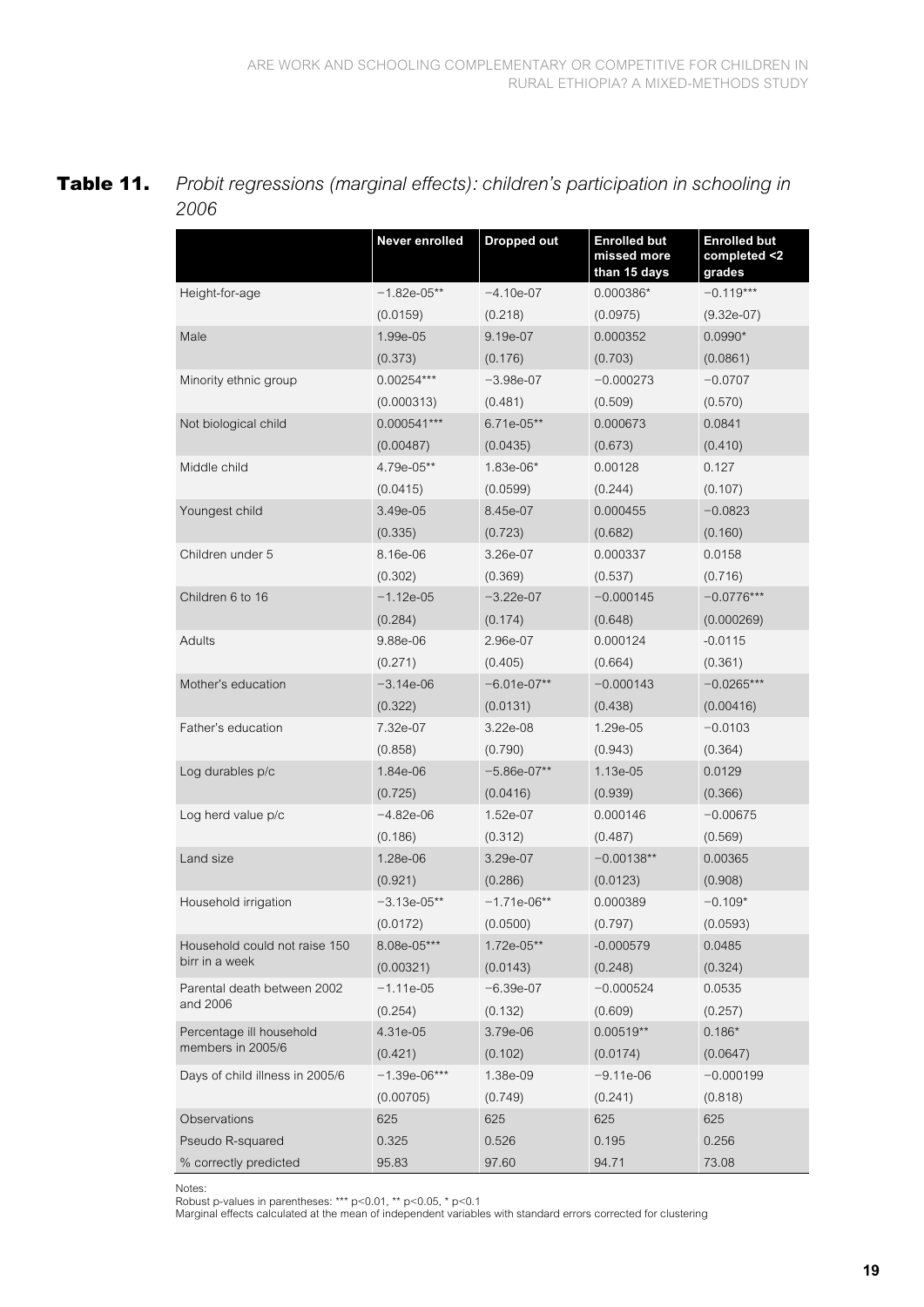#### **9.1 Gender and work**

Results relating to gender were similar across qualitative and quantitative work. In qualitative research, I found that younger boys and girls did similar work – herding smaller animals, fetching water and wood, and looking after siblings – but when children were 13, tasks were clearly divided by gender. Quantitative research supported these conclusions. When children were 13, boys were more likely to engage in paid and subsistence work and less likely to engage in chores and caring for others.

In qualitative research, children, parents and teachers did not highlight any particular differences in school enrolment between boys and girls, although girls complained they found it difficult to find time to study. In regression analysis, there was no gender-based difference in the likelihood of boys and girls never enrolling, dropping out or missing school (I had found differences in drop-out between boys and girls in descriptive statistics, but these disappeared once other factors were controlled for). Boys were slightly more likely (at the 10 per cent level) to have only progressed zero, one or two grades in four years. The only explanation for this from qualitative work was that boys tended to be absent more often than girls when their families needed them for subsistence work.

### **9.2 Schooling costs**

In qualitative research, I found that schooling costs were a barrier to enrolment. Some children said they had dropped out of school for a year because they could not afford school materials. Children used their wages to pay for their school materials, which made work and schooling complementary. However, children involved in certain types of paid work were more likely to miss school, so working to pay for schooling could compete with attending school.

All the children in the survey sample attended government schools like the school at Leki, which did not charge fees. However, families paid for books, pens and clothing, and made 'contributions' for new facilities, hiring guards or paying extra teachers. I do not examine variation in schooling costs between children, because regressions compared children in the same village so schooling costs would be very similar. Instead, I investigated three variables measuring households' ability to pay schooling costs. I found that children in wealthier families (measured by household durables) were less likely to have dropped out and were less likely to work for pay (at the 10 per cent level). Likewise, as the size of family landholdings increased, children were less likely to be attending irregularly. Children whose households had irrigated land (and tended to be better off) were less likely to have never enrolled, to have dropped out or to have progressed slowly through grades (at the 10 per cent level).

Children from wealthier families were also less likely to work for their households: in households with more durables, children were less likely to do more than two hours of chores, and in households with larger landholdings children were less likely to do subsistence work. This might reflect that wealthier households could hire workers. It is possible that having a smaller load of subsistence work and chores meant children from wealthier families attended more regularly and progressed more quickly.

#### **9.3 Scarce work and families facing credit constraints**

Children from families burdened by illness and extreme poverty said they had to find work to pay schooling costs and buy clothes and food. They said that work was often scarce, so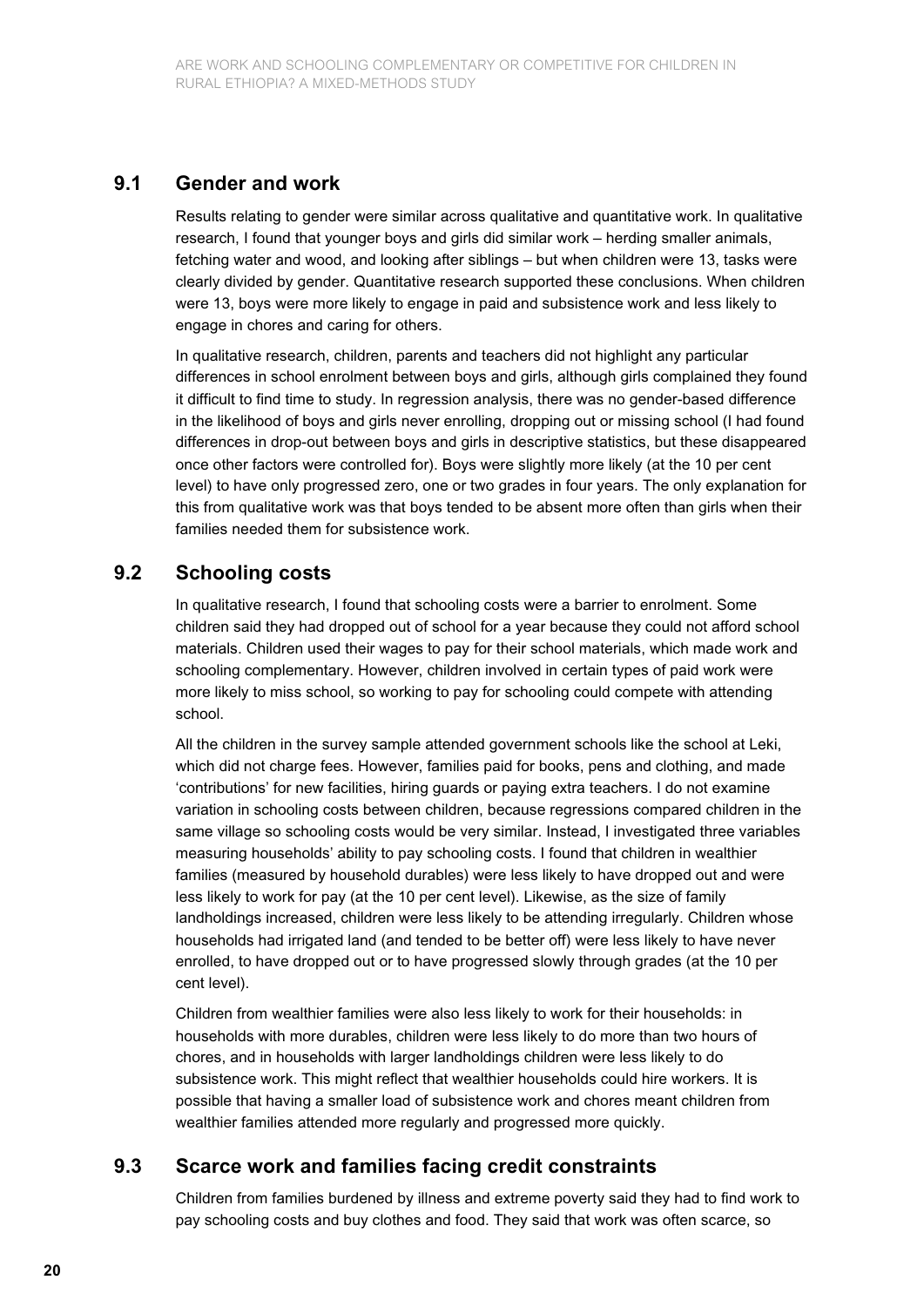when they found paid jobs they would take them and miss school. In contrast, richer children sometimes did paid work, but not if it affected schooling. Poorer families faced immediate credit constraints: they did not have the small amounts of money needed for immediate expenses.

The proxy used in quantitative research is whether the child's family would be unable to raise 150 birr (£0.36 approximately) in a week. Each regression already controls for household wealth. Therefore, the variable which captures how credit-constrained families are isolates the effect of being immediately credit-constrained from the more general effect of having low levels of wealth. As expected, children from credit-constrained families were likelier to take on paid work. It was also more likely that they had never enrolled and that they had dropped out. In qualitative work, children also said that worrying about finding work also led to lack of concentration in class and while studying, but this was difficult to capture using available data.

### **9.4 Inflexible schooling**

Qualitative research showed that the formal schooling system was somewhat flexible to certain types of work but less flexible regarding lateness or children caring for ill household members. School flexibility to work is difficult to quantify directly with 2006 quantitative data, although it was a focus of school-based data collection in 2010.<sup>7</sup> I therefore only examined the effect of child and family illness on children's schooling. The proxies used are not ideal, and better analysis will be possible using school-based data.

The first proxy for school flexibility to illness was the number of days children had been ill in 2005. If schools were flexible, children who had been sick might have been less likely to attend regularly, but they should not have been more likely to have dropped out.

Using these proxies, schools across the sample appeared to be more flexible than the school at Leki. Children who had been ill were no more likely to be absent often or to have dropped out. However, the proxy is somewhat imperfect. Illness and attendance are measured in the same school year (2005/6) but drop-out is measured in the following school year. So schools could have forced sick children to stop school for a year because of illness in 2005/6, but if they had returned by 2006/7 this would not be picked up with the measures used here.

The second proxy for school flexibility to illness is the percentage of household members who had been ill for more than 30 days in the previous year. The proxy is crude: regressions already control for differences in family wealth that may result from illness in the household, but there may be other effects of household illness on school participation not related to school flexibility. Children whose households were burdened by illness were somewhat more likely to work for pay, possibly to pay for medicine and augment family income, as raised in qualitative work. They were more likely to be attending irregularly and somewhat more likely to progress slowly through school.

#### **9.5 Indivisible work**

In qualitative research, children indicated that piece-work tasks on commercial farms, herding, fishing, collecting firewood, and making *enjera* were difficult to balance with school attendance and studying. They could not be divided into small chunks of time or combined with other activities. This finding proved difficult to test in quantitative research.

<sup>7</sup> In 2010, Young Lives conducted a survey of 120 of the schools attended by Young Lives children.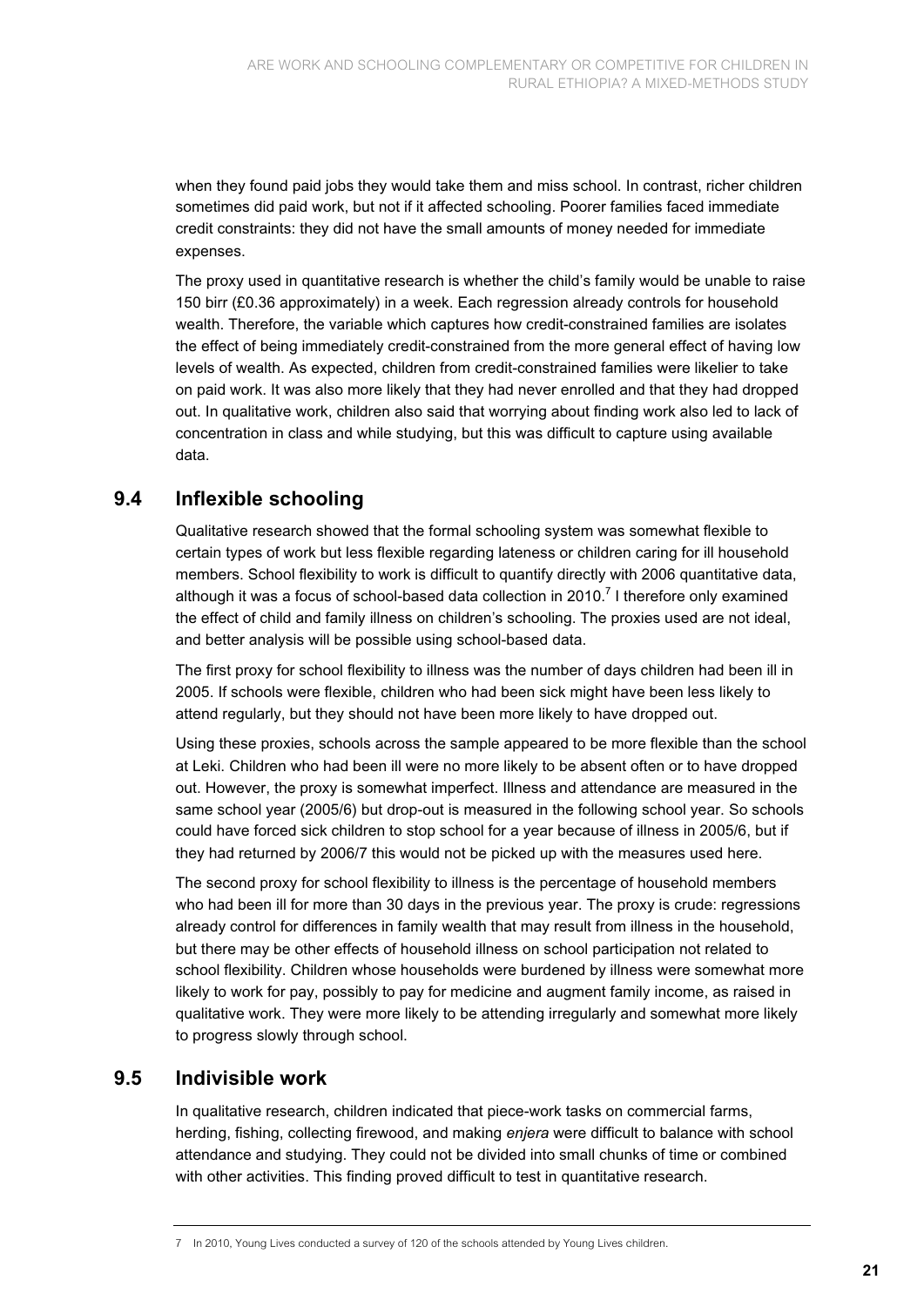Herding was competitive with schooling when cattle had to be taken far away from home, so in quantitative analysis, I examined children whose families had larger herds. There was strong probability that these children would do subsistence work, but they were not more likely to miss school. On average, herding and schooling were complementary.

The second proxy examined was whether irrigation was available in the research site (results are not shown here). In qualitative work, irrigated agriculture increased opportunities for indivisible paid work. I used a variety of village-level variables as an imperfect substitute for village fixed effects. As expected, availability of irrigation in the area increased the probability that children participated in paid work. However, irrigation in the site unexpectedly increased the probability that children attended school. Perhaps children were using money earned in agriculture to subsidise their schooling costs. Alternatively, in other sites, work in irrigation agriculture may have been divisible and complementary to school attendance.

#### **9.6 Tiring work and the fact that chores and study are both done in the home**

Qualitative research found that tiring work prevented concentration during school and decreased the amount of time spent studying. Lack of quantitative data on the nature of work prevented examination of tiring work, but the variable has been included in Round 3 of the survey.

Girls also mentioned that they struggled to study and do homework at home because they were often interrupted and asked to do household chores or care for children or family members. Unfortunately there were no quantitative data on where children studied, so this relationship could not be examined.

# **10.** Conclusion

Across qualitative and quantitative research, a picture emerges of characteristics of work and schooling that make these activities competitive. Qualitative evidence suggests that two features of rural schools – high schooling costs and less flexibility to local work patterns and the effects of illness – and four work-related features – work which is scarce, less divisible work, more tiring work, and the fact that chores and study are both done in the home – make work and school more competitive. In quantitative research, there is some correlation between proxies for four characteristics – high schooling costs, flexibility to the effects of illness, work being scarce and less divisible work – and decisions about children's schooling and work. This suggests that the characteristics of activities are generally relevant to whether work and schooling compete or can be combined. Findings, although preliminary, suggest directions for further research.

The most obvious extension of analysis is to construct a formal economic model that treats the characteristics of school and work as constraints on the allocation of children's time, rather than only examining the amount of time activities take. For example, additional constraints could be added to reflect the capacity of a child to engage in tiring work. The micro foundations of the household decision could be modelled to include the labour intensity or indivisibility of work. Rather than modelling child schooling and child work as 'consumption choices', work and school could be seen as (complementary or competitive) inputs into the production of lifetime income or utility, with competitiveness implying a concave (rather than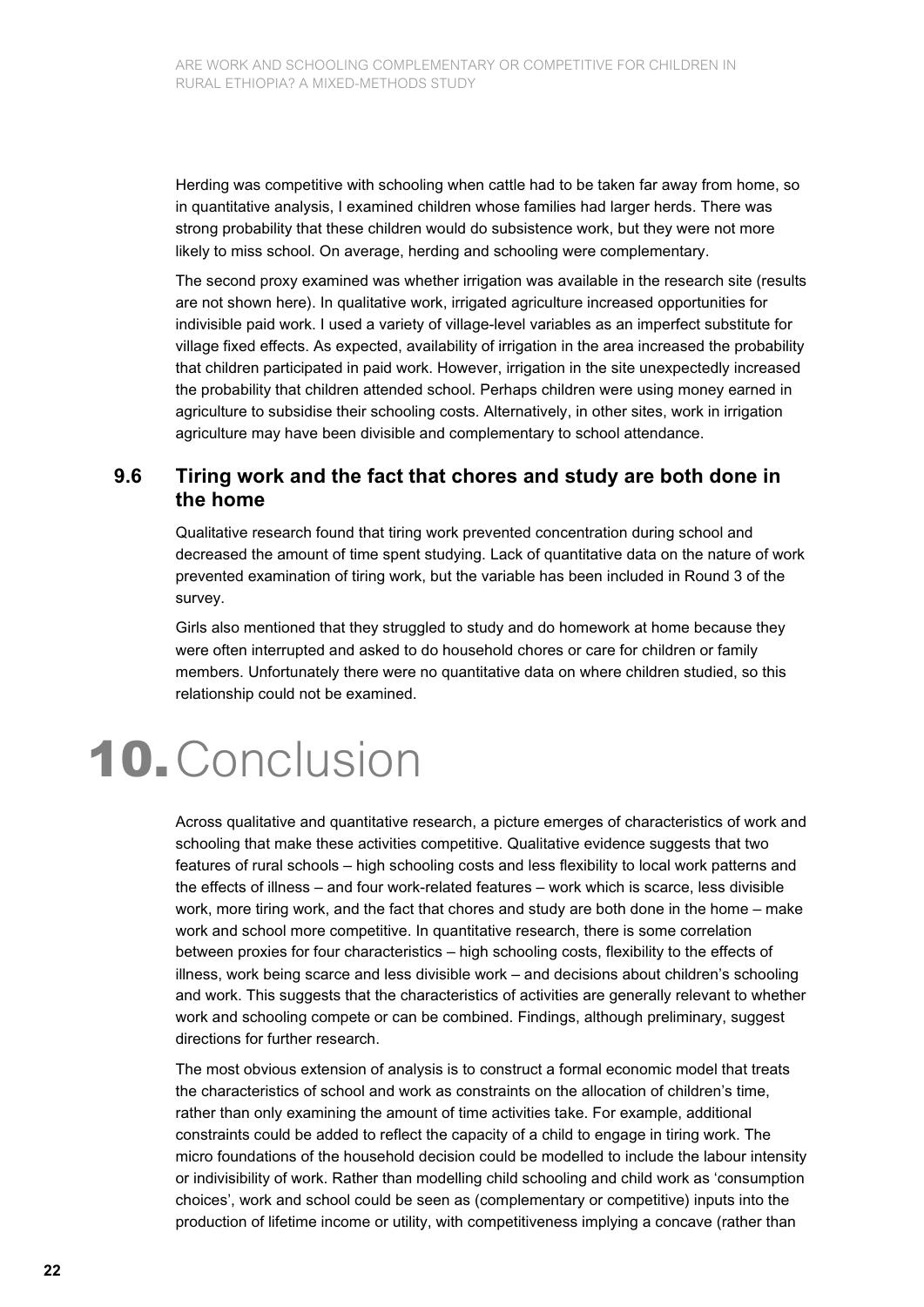convex) relationship between the two. This would allow us to better conceptualise behaviour and create a bridge to the vast literature on returns to schooling.

Secondly, further research could attempt to capture the negotiation process between children and adults and between children within a household. As stated in the introduction, I assume that decisions about children's time allocation are made by the household head. However, qualitative research, described further in Orkin (2011b), suggests that in some families, children had some freedom to take decisions about their time allocation or to disagree with their parents' decisions, while in others, children obeyed parents' orders. This bargaining process could be captured in a principal–agent model, where negotiation between parent and child is more strategic than is usually assumed, and the rewards of different types of work may result in very different 'contractual' decisions over times spent in work and school. Some researchers have already examined the effect of women's (Basu 2006) and children's (Moehling 2005) bargaining power in the household on their consumption. There may be some potential to examine how children's bargaining power affects their time allocation rather than their consumption.

Finally, my research suggests further focus on the characteristics of schooling that enable children to combine work with school, and to participate in school more generally. Other literature on access to education shows, as my findings suggest, that reductions in the direct and opportunity costs of schooling improve participation in school (for example, Ravallion and Wodon (2000) on enrolment subsidies, Evans et al. (2008) on school uniforms and Vermeersch and Kremer (2005) on school meals).

However, qualitative research also demonstrated that the structure of schooling – the length of the school day, whether school was in the morning or afternoon and whether school closed for harvest and planting – and regulations around participation – how long children could be absent for, whether they had help to catch up missed work and how strict teachers were about punctuality – also influenced children's participation. This raises questions which have largely not been examined in economic literature. Which aspects of school structure and regulation affect participation the most? Why do schools decide on policies: do they act in the interests of children, teachers or district authorities? Do teachers comply with school regulations?

Findings also suggest tentative policy recommendations. Firstly, when the poorest families have limited resources for schooling, there are many basic barriers to children's access to education. The cost of books and stationery prevents very poor children enrolling, or requires them to work for pay to support their schooling, which can then result in them missing school. Simple interventions, such as provision of school materials, might reduce drop-out, reduce absenteeism because of work and prevent children worrying about finding work. NGOs already run such interventions in urban Young Lives sites in Ethiopia, but fewer NGOs operate in rural areas.

In similar vein, better access to healthcare for parents and children would reduce drop-out among ill children and absenteeism among children caring for sick parents. School feeding schemes might encourage attendance and improve concentration for children who battle with hunger. Such schemes could target the poorest children at times of year when food scarcity is at its worst.

Secondly, making schools more flexible to working children's lives may result in improvements in enrolment and attendance, as has been noted elsewhere (M. F. C. Bourdillon et al. 2009; Boyden et al. 1998). However, qualitative (Delap and Seel 2004) and quantitative (Sud 2008) research has often focussed on non-formal education alternatives for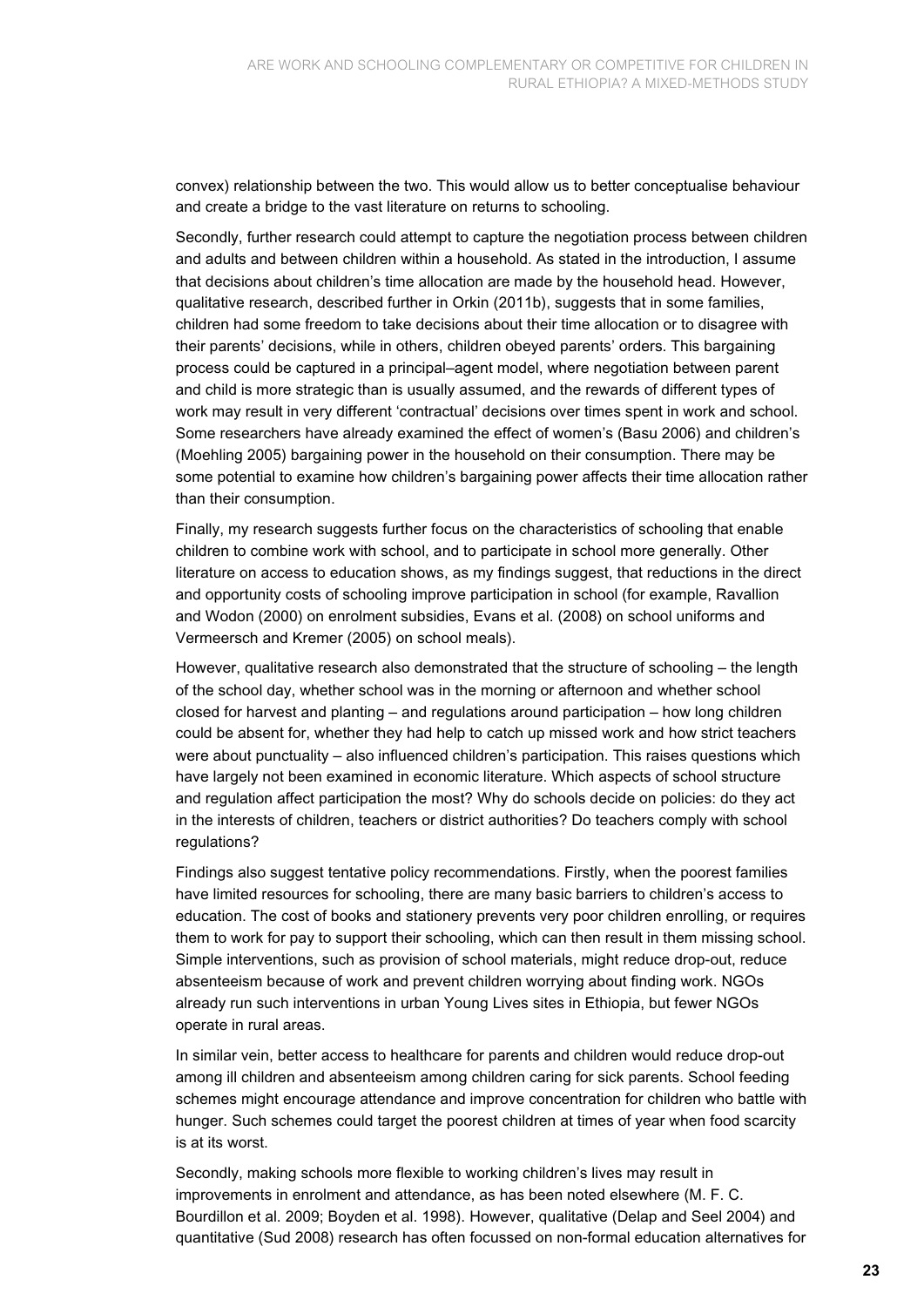working children. My qualitative research suggests that minor adjustments to existing schooling systems, such as synchronising school and agricultural calendars, possibly by giving schools more control over when holidays are scheduled, or shortening school days but lengthening the school year, would help children combine school with work.

Importantly, initiatives that attempt to make schools more flexible to working children should consider work in the home as well as subsistence work and work for pay. Feminist economists have long argued that failing to define chores and caring as work denigrates the contribution of girls (and women) to families (Agarwal 1997; Deborah Levison 2000). The school in Leki overlooked the effects of chores and caring on girls' schooling, although it structured the school calendar around fishing and subsistence agriculture. However, qualitative research shows that some chores and caring can be as competitive with schooling as paid and subsistence work. Interventions to reduce the effect of work on school should also consider these types of work. For example, schools could provide space where girls could study after school so that they do not have to study at home, where there is pressure to do chores.

Finally, requirements for regular attendance may be unrealistic in very poor contexts. As a result of universal primary education, more difficult-to-reach children – children in rural areas, from poor families or from communities where education is less valued – are now able to access formal schooling. But the same factors that previously excluded them from school may now result in them struggling to attend regularly. Children may be under pressure from their families to work for pay or for their households or to care for sick family members. They may also be more likely to be ill themselves.

Regular attendance is important for children to learn. But if schools enforce attendance requirements rigidly, many children may have to drop out for the remainder of the year and repeat the grade the next year. Repetition is an inefficient use of limited resources, and there is a risk that such children do not re-enrol. Even if they do, they will be over-age and may be discouraged by falling behind their peers.

Instead, schooling could be structured to cater more easily for substantial numbers of children being absent for long periods. Schools could provide extra tutorials. Learning materials could be designed to allow literate children to catch up more easily on their own. Although this would be more challenging, governments could structure curricula in modules rather than years and use multi-grade methods of assessment, where a number of grades are taught in one classroom, so children can be at different levels in different subjects. This would accommodate children who had missed a lot of school and might pass some subjects while repeating others.

Making schools more flexible to working children and absent children would require additional training for teachers and principals. It is possible that penalties for absenteeism are being instituted because teachers and principals assume that absenteeism reflects an unwillingness to participate in school or a lack of awareness of the benefits of education, rather than necessity. Altering such preconceptions would be an important first step in structuring schools to prevent work and schooling from competing.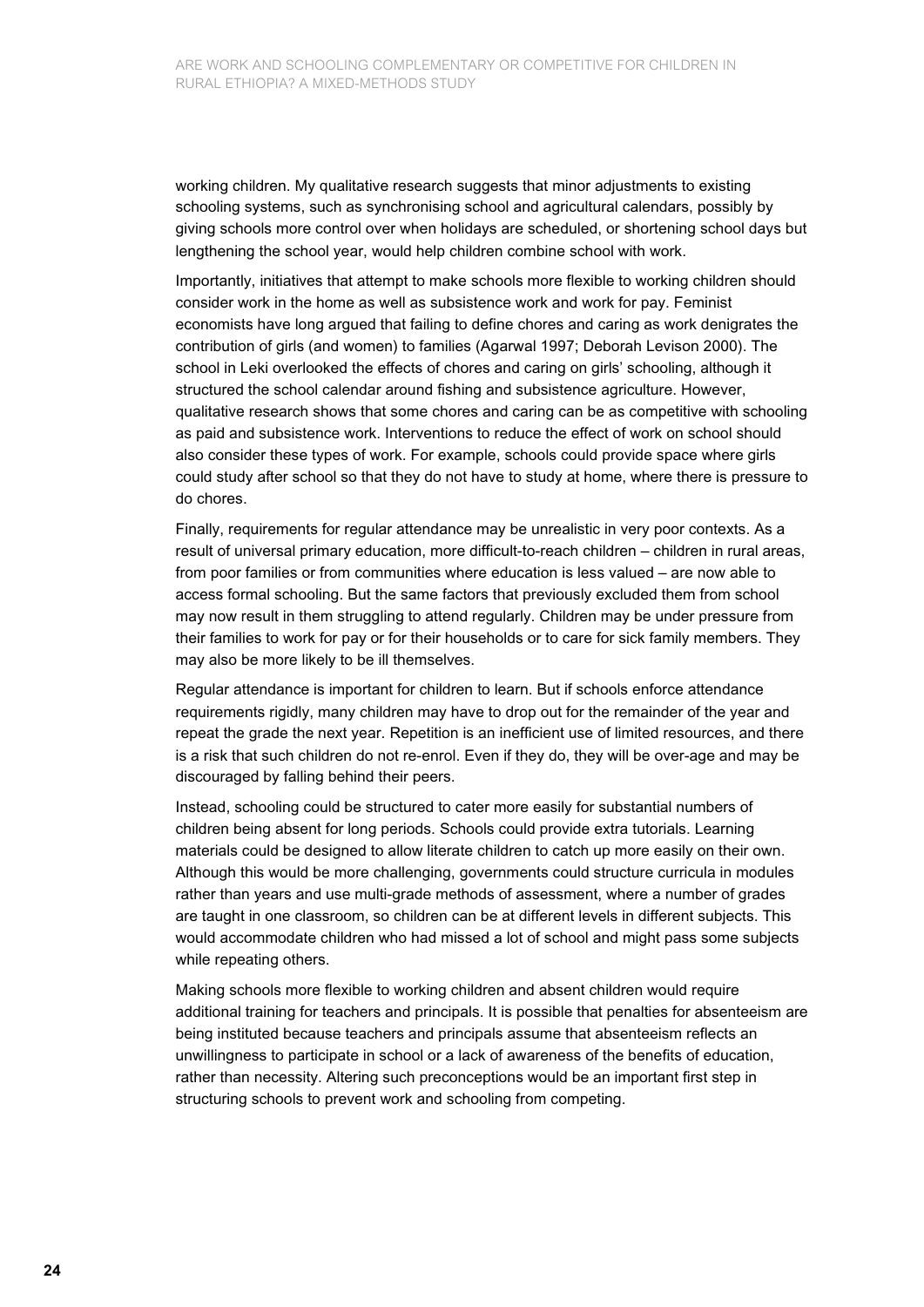## References

Abebe, T. (2007) 'Changing Livelihoods, Changing Childhoods: Patterns of Children's Work in Rural Southern Ethiopia', *Children's Geographies* 5.1 and 5.2: 77–93

Abebe, T. and A. Kjorholt (2008) 'Social Actors and Victims of Exploitation: Working Children in the Cash Economy of Ethiopia's South', *Childhood* 16.2: 175–94

Admassie, A. and A.S. Bedi (2003) *Attending School: Two R's and Child Work in Rural Ethiopia*, Working Paper 387, The Hague: Institute of Social Studies

Agarwal, B. (1997) '"Bargaining" And Gender Relations: Within and Beyond the Household', *Feminist Economics* 3.1: 1–51

Baland, J.-M. and J.A. Robinson (2000) 'Is Child Labour Inefficient?' *Journal of Political Economy* 108.4: 663–79

Basu, K. (2006) 'Gender and Say: A Model of Household Behaviour with Endogenously Determined Balance of Power', *The Economic Journal* 116: 511–558

Basu, K. and P. Van (1998) 'The Economics of Child Labor', *American Economic Review* 88.3: 412–27

Beegle, K., R.H. Dehejia and R. Gatti (2006) 'Child Labor and Agricultural Shocks', *Journal of Development Economics* 81: 80-96

Bourdillon, M., D. Levison, W. Myers and B. White (2010) *Rights and Wrongs of Children's Work*, New Brunswick, NJ: Rutgers University Press

Bourdillon, M., D. Levison, B. White and W. Myers (2009) *A Place for Work in Children's Lives*, Toronto: Plan International

Boyden, J., B. Ling and W. Myers (1998) *What Works for Working Children*, Stockholm: Radda Barnen

Byerlee, D., D. Spielman, D. Alemu and M. Gautam (2007) *Policies to Promote Cereal Intensification in Ethiopia: A Review of Evidence and Experience*, IFPRI Discussion Paper 707, Washington, DC: International Food Policy Research Institute

Camfield, L., G. Crivello and M. Woodhead (2009) 'Wellbeing Research in Developing Countries: Reviewing the Role of Qualitative Methods', *Social Indicators Research* 90.1: 5– 31

Cigno, A. and F. Rosati (2005) *The Economics of Child Labour*, Oxford: Oxford University Press

Cockburn, J. and B. Dostie (2007) 'Child Work and Schooling: The Role of Household Asset Profiles and Poverty in Rural Ethiopia', *Journal of African Economics* 16.4: 519–63

Cunha, F. and J. Heckman (2006) *Formulating, Identifying and Estimating the Technology of Cognitive and Noncognitive Skill Formation*, IZA Discussion Paper 1675, Bonn: Institute for the Study of Labor

de Janvry, A., F. Finan, E. Sadoulet and R. Vakis (2006) 'Can Conditional Cash Transfer Programs Serve as Safety Nets in Keeping Children at School and from Working When Exposed to Shocks?', *Journal of Development Economics* 79.2: 349–73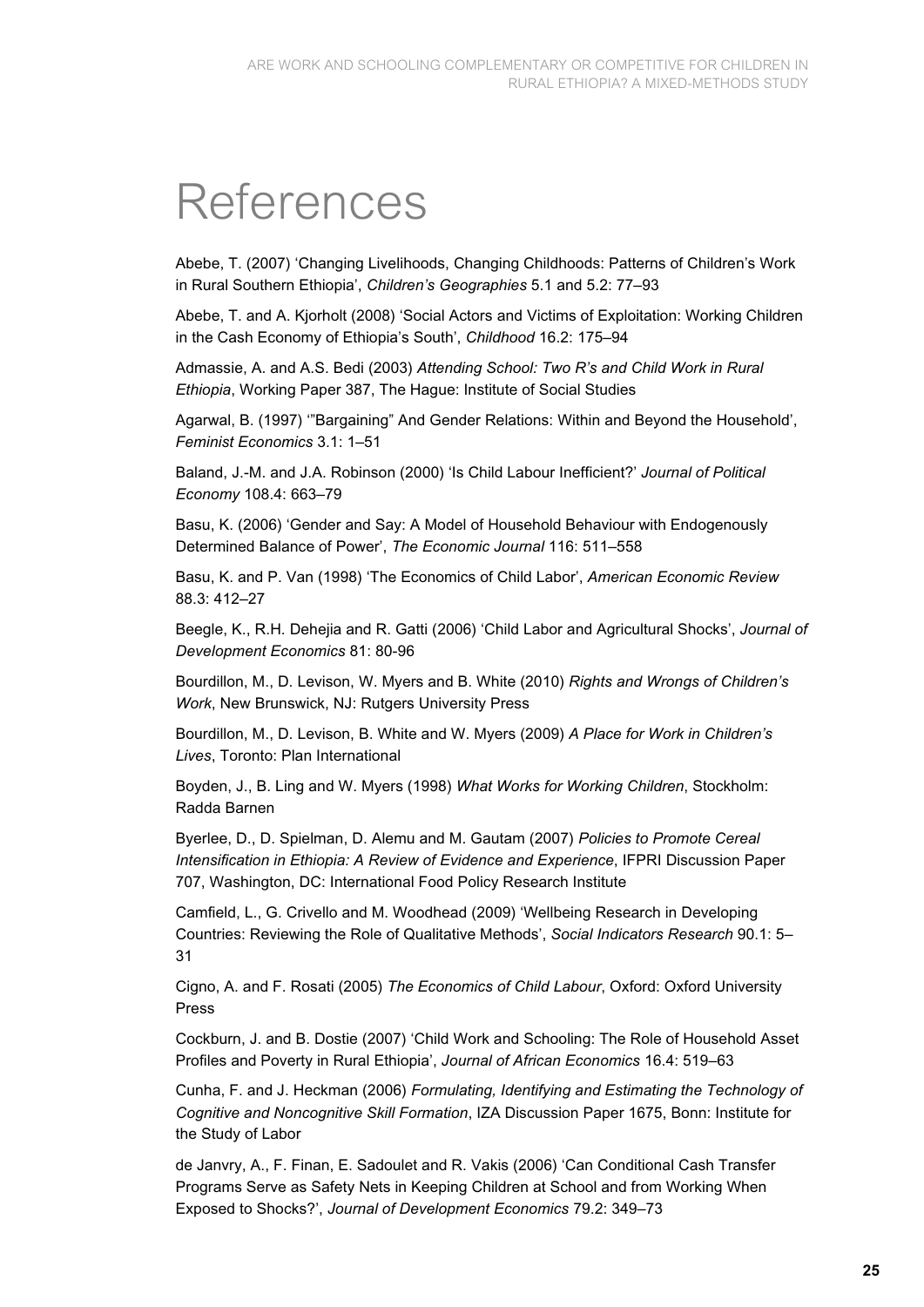Delap, E. and A. Seel (2004) 'Planning Working Children's Education: A Guide for Education Sector Planners', London: Save the Children

Dercon, S. (2009) 'How to Do Ethiopian Rural Household Survey Conversions', http://www.csae.ox.ac.uk/datasets/Ethiopia-ERHS/erhs/conversions/how-to-doconversions.pdf (accessed 10 March 2009)

Duryea, S., D. Lam and D. Levison (2007) 'Effects of Economic Shocks on Children's Employment and Schooling in Brazil', *Journal of Development Economics* 84: 188–214

Edmonds, E. V. (2007) 'Child Labor' in T.P. Schultz and J. Strauss (eds) *Handbook of Development Economics*, Amsterdam: North-Holland

Engel, J. (2010) 'Ethiopia's Progress in Education: A Rapid and Equitable Expansion of Access', *Development Progress Stories*, London: Overseas Development Institute

Evans, D., M. Kremer and M. Ngatia (2008) 'The Impact of Distributing School Uniforms on Children's Education in Kenya', Washington, DC: World Bank

Fafchamps, M. and J. Wahba (2006) 'Child Labour, Urban Proximity and Household Composition', *Journal of Development Economics* 79: 374–97

Fishburne Collier, J. and S.J. Yanagisako (1987) 'Towards a Unified Analysis of Gender and Kinship' in J. Fishburne Collier and S.J. Yanagisako (eds) *Gender and Kinship: Essays Toward a Unified Analysis*, Stanford: Stanford University Press

Folbre, N. (1984) 'Market Opportunities, Genetic Endowments and Intrafamily Resource Distribution: Comment', *American Economic Review* 74.3: 518–20

Greene, J.C., V.J. Caracelli and W.F. Graham (1989) 'Toward a Conceptual Framework for Mixed-Method Evaluation Designs', *Educational Evaluation and Policy Analysis* 11.3: 255–74

Guarcello, L. and F. Rosati (2007) *Child Labor and Youth Employment: Ethiopia Country Study*, World Bank Social Protection Working Paper 704, Washington, DC: World Bank

Hagemann, F., Y. Diallo, A. Etienne and F. Mehran (2006) *Global Child Labour Trends: 2000 to 2004*, Geneva: International Labour Organisation

International Labour Organisation (1973) 'Minimum Age Convention, 1973 (No. 138)', Geneva: International Labour Organisation

Levison, D. (2000) 'Children as Economic Agents', *Feminist Economics* 6.1: 125–34

Levison, D. and K. Moe (1998) 'Household Work as a Deterrent to Schooling: An Analysis of Adolescent Girls in Peru', *Journal of Developing Areas* 32: 339–56

Lieten, G. K. (2000) 'Children, Work and Education: Field Work in Two Uttar Pradesh Villages', *Economic and Political Weekly* 35.25: 2171–8

Moehling, C. (2005) '"She Has Suddenly Become Powerful": Youth Employment and Household Decision Making in the Early Twentieth Century', *Journal of Economic History* 65.2: 414–38

Moore, H. (1988) *Kinship, Labour and Household: Understanding Women's Work*, Minneapolis: University of Minnesota Press

Nieuwenhuys, O. (1994) *Children's Lifeworlds: Gender, Welfare and Labour in the Developing World*, London and New York: Routledge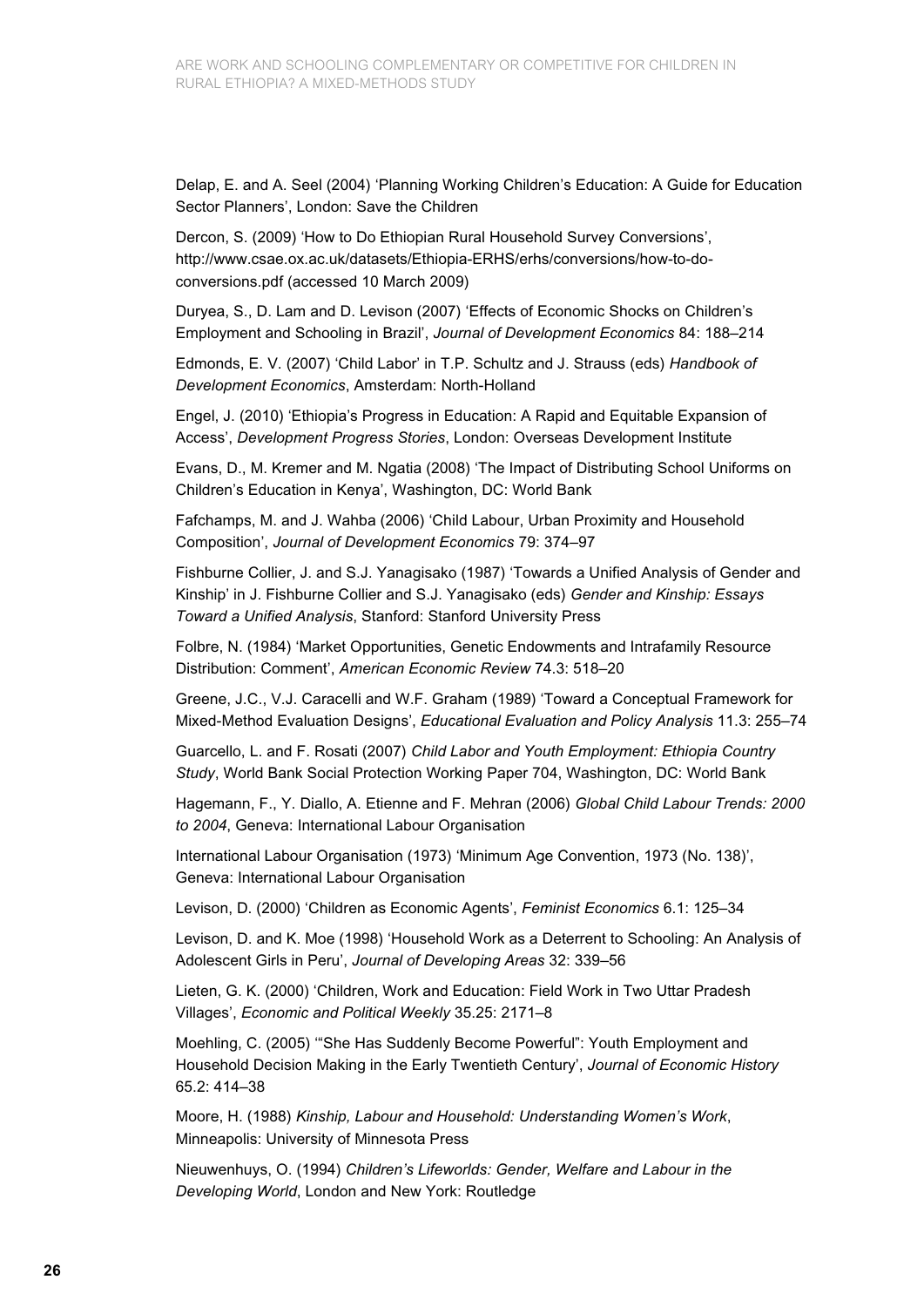Orkin, K. (2011a) '"If God Wills…Next Year I Will Send Her Back to School": The Effects of Child and Parental Illness on School Participation in Rural Ethiopia', *CREATE Pathways to Access Monographs* 60: 1–50

Orkin, K. (2011b) '"See First, Think Later, Then Test": How Children's Perspectives Can Improve Economic Research', *European Journal of Development Research* 23.5: 774–91

Poluha, E. (ed.) (2007) *The World of Boys and Girls in Rural Ethiopia*, Addis Ababa: Forum for Social Studies

Psacharopoulos, G. (1997) 'Child Labour Versus Educational Attainment: Some Evidence from Latin America', *Journal of Population Economics* 10.4: 337–86 Ravallion, M. and Q. Wodon (2000) 'Does Child Labour Displace Schooling? Evidence on

Behavioral Responses to an Enrolment Subsidy', *The Economic Journal* 110: 158–75

Ray, R. (2003) 'The Determinants of Child Labour and Child Schooling in Ghana', *Journal of African Economics* 11.4: 561–90

Schiefelbein, E. (1997) *School-Related Economic Incentives in Latin America: Reducing Drop-out and Repetition and Combating Child Labour*, Innocenti Occasional Papers, Florence: UNICEF

Sud, P. (2008) *Can Non-Formal Education Keep Working Children in School? A Case Study from Punjab, India*, Stanford Center for International Development Working Paper 357: 1–62

Vermeersch, C. and M. Kremer (2004) *School Meals, Educational Achievement and School Competition: Evidence from a Randomized Evaluation*, World Bank Policy Research Working Paper 3523, Washington, DC: World Bank

Wahba, J. (2006) 'The Influence of Market Wages and Parental History of Child Labour and Schooling in Egypt', *Journal of Population Economics* 19.4: 821–52

WHO Expert Committee on Physical Status (1995) *Physical Status: The Use and Interpretation of Anthropometry*, WHO Technical Report 854, Geneva: World Health **Organisation** 

Woldehanna, T., M. Alemu and A. Tekie (2008) *Young Lives Ethiopia Round Two Survey Report*, Oxford: Young Lives

Woodhead, M. (1998) *Children's Perspectives on Their Working Lives: A Participatory Study in Bangladesh, Ethiopia, the Philippines, Guatemala, El Salvador and Nicaragua*, Stockholm: Raedda Barnen

Wooldridge, J. M. (2002) *Econometric Analysis of Cross Section and Panel Data*, Cambridge, MA: MIT Press

Yin, R.K. (2003) *Case Study Research: Design and Methods* (3rd edn),Thousand Oaks, CA: Sage